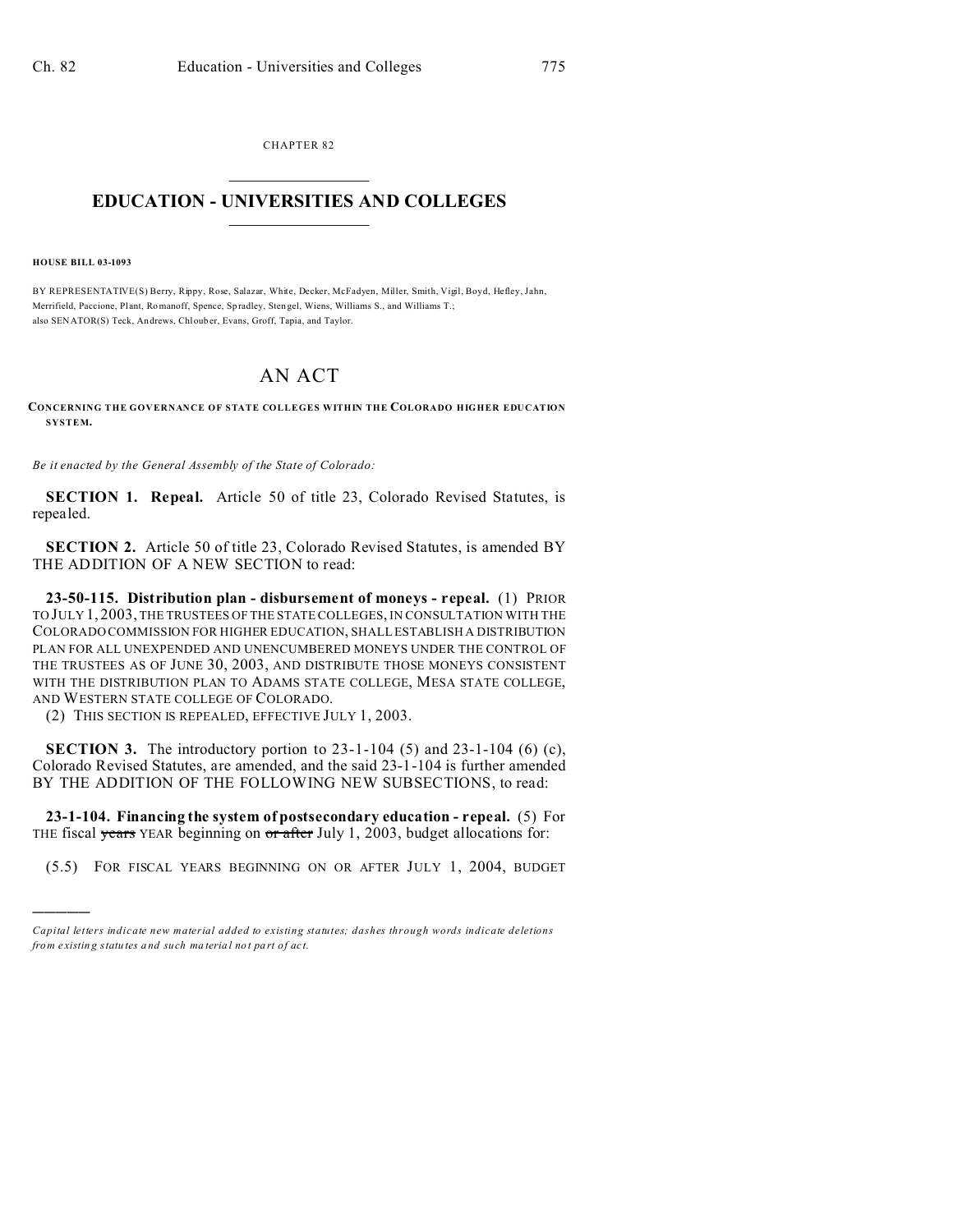## ALLOCATIONS FOR:

(a) ADAMS STATE COLLEGE SHALL BE DIRECTLY APPROPRIATED TO THE BOARD OF TRUSTEES FOR ADAMS STATE COLLEGE;

(b) MESA STATE COLLEGE SHALL BE DIRECTLY APPROPRIATED TO THE BOARD OF TRUSTEES FOR MESA STATE COLLEGE; AND

(c) WESTERN STATE COLLEGE OF COLORADO SHALL BE DIRECTLY APPROPRIATED TO THE BOARD OF TRUSTEES FOR WESTERN STATE COLLEGE OF COLORADO.

(6) (c) For the 2003-04 fiscal year, the general assembly shall appropriate from the general fund to the trustees of the state colleges COMMISSION an amount adequate to fund the minimum level of funding established pursuant to paragraph (b) of this subsection (6). Except as otherwise provided in paragraph (d) of this subsection  $(6)$ , the minimum level of funding shall serve as the base for future funding of the trustees of the state colleges WHICH WERE GOVERNED BY THE TRUSTEES OF THE STATE COLLEGES DURING FISCAL YEAR 2002-03.

(9) (a) FOR FISCAL YEAR 2003-04, THE COMMISSION SHALL ENSURE THAT CASH FUNDS AND APPROPRIATIONS FOR ADAMS STATE COLLEGE, MESA STATE COLLEGE, AND WESTERN STATE COLLEGE OF COLORADO ARE DISBURSED TO THE COLLEGES CONSISTENT WITH THE DISTRIBUTION PLAN ESTABLISHED BY THE BOARD OF TRUSTEES FOR STATE COLLEGES PRIOR TO JULY 1, 2003.

(b) THIS SUBSECTION (9) IS REPEALED, EFFECTIVE JULY 1, 2004.

**SECTION 4.** Article 51 of title 23, Colorado Revised Statutes, is REPEALED AND REENACTED, WITH AMENDMENTS, to read:

## **ARTICLE 51 Adams State College**

**23-51-101. College established - role and mission.** THERE IS HEREBY ESTABLISHED A COLLEGE AT ALAMOSA, TO BE KNOWN AS ADAMS STATE COLLEGE, WHICH SHALL BE A GENERAL BACCALAUREATE INSTITUTION WITH MODERATELY SELECTIVE ADMISSION STANDARDS. ADAMS STATE COLLEGE SHALL OFFER UNDERGRADUATE LIBERAL ARTS AND SCIENCES, TEACHER PREPARATION, AND BUSINESS DEGREE PROGRAMS, A LIMITED NUMBER OF MASTER'S LEVEL PROGRAMS, AND TWO-YEAR TRANSFER PROGRAMS WITH A COMMUNITY COLLEGE ROLE AND MISSION. ADAMS STATE COLLEGE SHALL NOT OFFER VOCATIONAL EDUCATION PROGRAMS. ADAMS STATE COLLEGESHALLRECEIVERESIDENT CREDIT FOR TWO-YEAR COURSE OFFERINGS IN ITS COMMISSION-APPROVED SERVICE AREA. ADAMS STATE COLLEGE HAS A SIGNIFICANT RESPONSIBILITY TO PROVIDE ACCESS TO TEACHER EDUCATION IN RURAL COLORADO. ADAMS STATE COLLEGE SHALL ALSO SERVE AS A REGIONAL EDUCATION PROVIDER. IN ADDITION,ADAMS STATE COLLEGE SHALL OFFER PROGRAMS, WHEN FEASIBLE, THAT PRESERVE AND PROMOTE THE UNIQUE HISTORY AND CULTURE OF THE REGION.

**23-51-102. Board of trustees - creation - members - powers - duties.** (1) (a) THERE IS ESTABLISHED THE BOARD OF TRUSTEES FOR ADAMS STATE COLLEGE,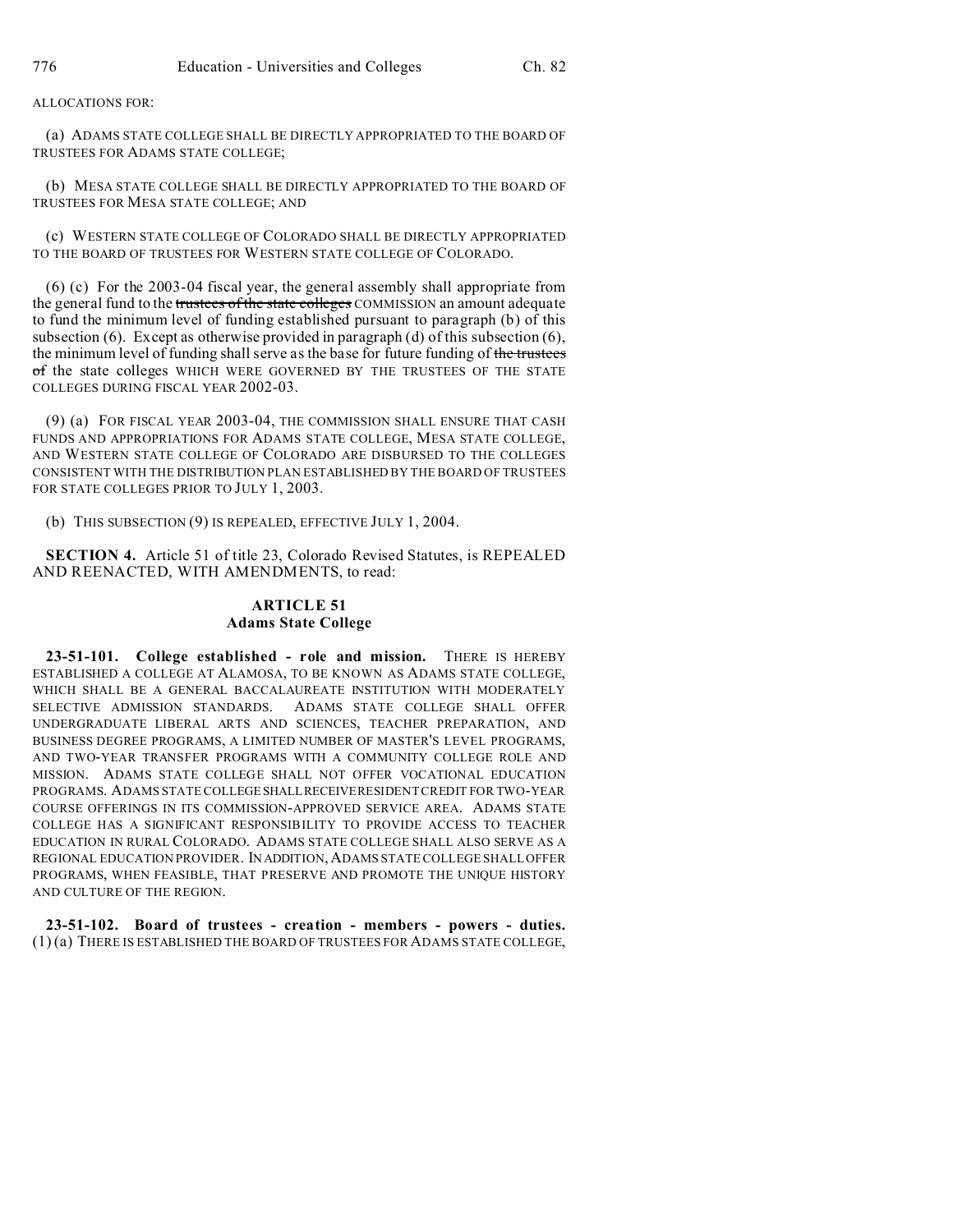REFERRED TO IN THIS ARTICLE AS THE "BOARD OF TRUSTEES", WHICH SHALL CONSIST OF ELEVEN MEMBERS AND SHALL BE THE GOVERNING AUTHORITY FOR ADAMS STATE COLLEGE. THE BOARD OF TRUSTEES SHALL BE, AND IS HEREBY DECLARED TO BE, A BODY CORPORATE AND, AS SUCH AND BY THE NAMES DESIGNATED IN THIS SECTION, MAY:

(I) ACQUIRE AND HOLD PROPERTY FOR THE USE OF ADAMS STATE COLLEGE;

## (II) BE A PARTY TO ALL SUITS AND CONTRACTS; AND

(III) DO ALL THINGS NECESSARY TO CARRY OUT THE PROVISIONS OF THIS ARTICLE IN LIKE MANNER AS MUNICIPAL CORPORATIONS OF THIS STATE, INCLUDING BUT NOT LIMITED TO THE POWER TO DEMAND, RECEIVE, HOLD, AND USE FOR THE BEST INTERESTS OF ADAMS STATE COLLEGE SUCH MONEY, LANDS, OR OTHER PROPERTY AS MAY BE DONATED OR DEVISED TO OR FOR THE COLLEGE.

(b) THE BOARD OF TRUSTEES AND ITS SUCCESSORS SHALL HAVE PERPETUAL SUCCESSION, SHALL HAVE A SEAL, MAY MAKE BYLAWS AND REGULATIONS FOR THE WELL-ORDERING AND GOVERNANCE OF ADAMS STATE COLLEGE, AND MAY CONDUCT THE BUSINESS OF THE COLLEGE IN A MANNER NOT REPUGNANT TO THE CONSTITUTION AND LAWS OF THIS STATE. THE BOARD OF TRUSTEES SHALL ELECT FROM THE APPOINTED MEMBERS A CHAIRPERSON, WHOSE DUTIES AND RESPONSIBILITIES SHALL BE PRESCRIBED IN THE DULY ADOPTED BYLAWS OF THE BOARD OF TRUSTEES. THE BOARD OF TRUSTEES SHALL ALSO ELECT A SECRETARY AND A TREASURER, WHO ARE NOT MEMBERS OF THE BOARD AND WHOSE DUTIES AND RESPONSIBILITIES SHALL BE PRESCRIBED IN THE DULY ADOPTED BYLAWS OF THE BOARD OF TRUSTEES. THE STAFF OF ADAMS STATE COLLEGE SHALL PROVIDE STAFF SUPPORT FOR THE BOARD OF TRUSTEES.

(2) THE GOVERNOR SHALL APPOINT, EFFECTIVE JULY 1, 2003, WITH THE CONSENT OF THE SENATE, NINE MEMBERS OF THE BOARD OF TRUSTEES. MEMBERS APPOINTED TO THE BOARD OF TRUSTEES SHALL HAVE THE AUTHORITY TO ACT ON BEHALF OF THE BOARD OF TRUSTEES PRIOR TO OBTAINING CONFIRMATION BY THE SENATE. THE MEMBERS FIRST APPOINTED TO THE BOARD OF TRUSTEES SHALL TAKE OFFICE ON JULY 1, 2003. APPOINTMENTS OF MEMBERS TO TAKE OFFICE ON JULY 1, 2003, SHALL BE MADE SO THAT THREE MEMBERS OF THE BOARD HAVE TERMS EXPIRING ON JANUARY 1, 2005, TWO MEMBERS OF THE BOARD HAVE TERMS EXPIRING ON JANUARY 1, 2006, TWO MEMBERS OF THE BOARD HAVE TERMS EXPIRING ON JANUARY 1, 2007, AND TWO MEMBERS OF THE BOARD HAVE TERMS EXPIRING ON JANUARY 1, 2008; THEREAFTER, THE TERMS OF THE NINE APPOINTED MEMBERS OF THE BOARD OF TRUSTEES SHALL BE FOUR YEARS. OF THE NINE MEMBERS APPOINTED BY THE GOVERNOR, AT LEAST TWO SHALL RESIDE IN ALAMOSA, CONEJOS, COSTILLA, HUERFANO, MINERAL, RIO GRANDE, OR SAGAUCHE COUNTY. EACH TRUSTEE SHALL HOLD OFFICE FOR THE TERM FOR WHICH THE TRUSTEE HAS BEEN APPOINTED AND UNTIL THE TRUSTEE'S SUCCESSOR IS APPOINTED AND QUALIFIED.

(3) THE TENTH MEMBER OF THE BOARD OF TRUSTEES SHALL BE A FULL-TIME JUNIOR OR SENIOR STUDENT AT ADAMS STATE COLLEGE, ELECTED BY THE MEMBERS OF THE STUDENT BODY OF ADAMS STATE COLLEGE. THE TERM OF THE STUDENT MEMBER SHALL BE ONE YEAR, BEGINNING JULY 1, 2003, AND BEGINNING JULY 1 EACH YEAR THEREAFTER. THE STUDENT MEMBER SHALL BE ADVISORY, WITHOUT THE RIGHT TO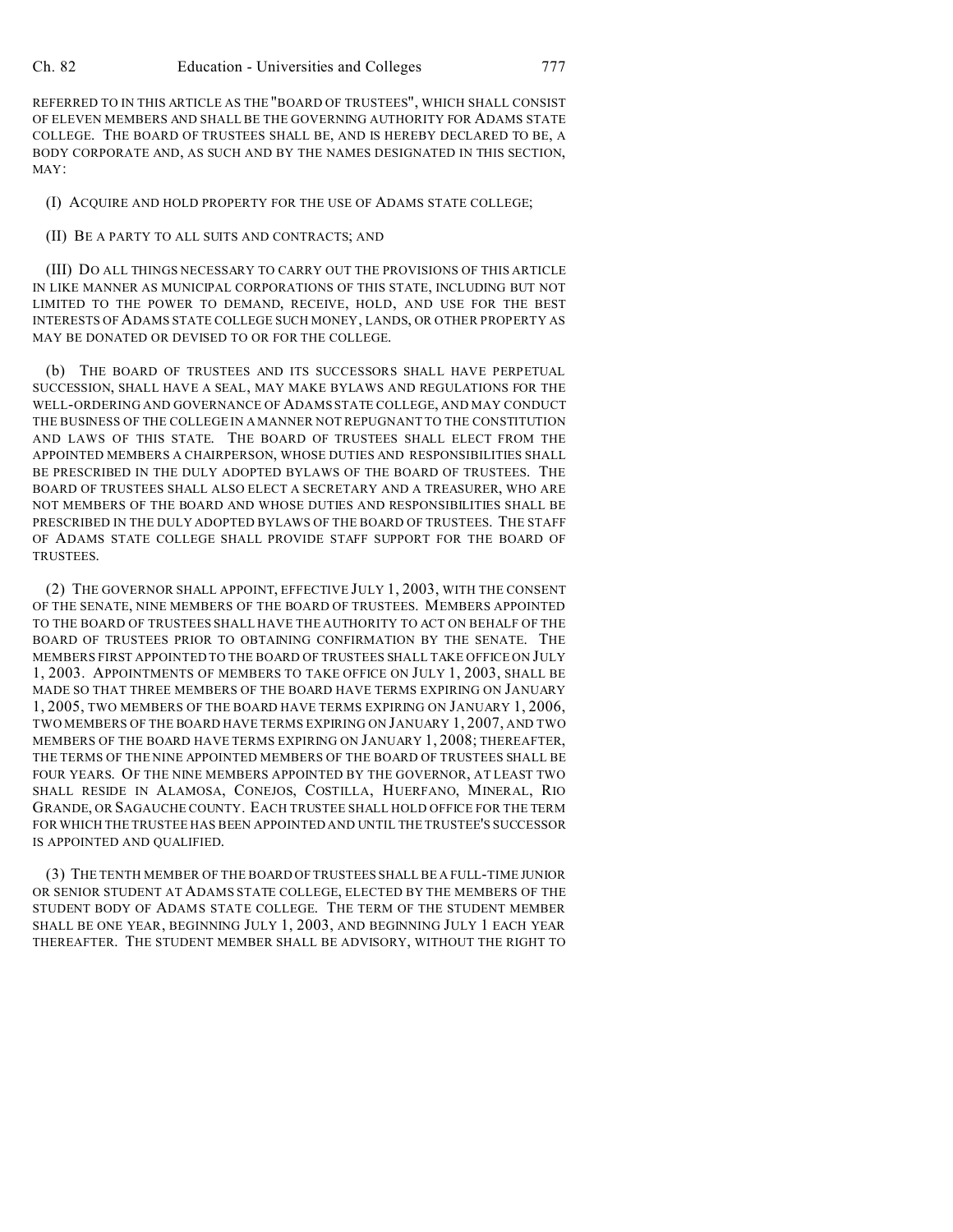VOTE AND WITHOUT THE RIGHT TO ATTEND EXECUTIVE SESSIONS OF THE BOARD OF TRUSTEES, AS PROVIDED BY SECTION 24-6-402,C.R.S. THE STUDENT MEMBER SHALL HAVE RESIDED IN THE STATE OF COLORADO FOR NOT LESS THAN THREE YEARS PRIOR TO THE STUDENT'S ELECTION.

(4) THE ELEVENTH MEMBER SHALL BE A MEMBER OF THE FACULTY OF ADAMS STATE COLLEGE ELECTED BY OTHER MEMBERS OF THE FACULTY FOR A TERM OF TWO YEARS, BEGINNING JULY 1, 2003, AND BEGINNING JULY 1 EVERY ODD-NUMBERED YEARTHEREAFTER. THE FACULTY MEMBER SHALL BE ADVISORY, WITHOUT THE RIGHT TO VOTE AND WITHOUT THE RIGHT TO ATTEND EXECUTIVE SESSIONS OF THE BOARD OF TRUSTEES, AS PROVIDED BY SECTION 24-6-402, C.R.S.

(5) A VACANCY OF AN APPOINTED MEMBER OF THE BOARD OF TRUSTEES SHALL BE FILLED BY APPOINTMENT BY THE GOVERNOR FOR THE UNEXPIRED TERM. A VACANCY OF EITHER OF THE ELECTED MEMBERS OF THE BOARD OF TRUSTEES SHALL BE FILLED BY ELECTION FOR THE UNEXPIRED TERM. EACH MEMBER OF THE BOARD OF TRUSTEES SHALL TAKE AND SUBSCRIBE TO THE OATH OF OFFICE PRESCRIBED BY THE CONSTITUTION OF THIS STATE BEFORE ENTERING UPON THE DUTIES OF THE OFFICE, WHICH OATH SHALL BE PLACED AND KEPT ON FILE IN THE OFFICE OF THE SECRETARY OF STATE.

(6) EXCEPT AS OTHERWISE PROVIDED IN THIS SUBSECTION (6), THE POWERS, DUTIES, AND FUNCTIONS FORMERLY PERFORMED BY THE TRUSTEES OF THE STATE COLLEGES IN COLORADO WITH RESPECT TO ADAMS STATE COLLEGE ARE HEREBY TRANSFERRED TO THE BOARD OF TRUSTEES. POLICIES, RESOLUTIONS, PROCEDURES, AND AGREEMENTS PREVIOUSLY APPROVED BY THE TRUSTEES OF THE STATE COLLEGES IN COLORADO AND APPLICABLE TO ADAMSSTATECOLLEGE SHALL REMAIN IN FORCE AND EFFECT UNLESS AND UNTIL CHANGED BY THE BOARD OF TRUSTEES.

(7) IN ADDITION TO THOSE POWERS CONFERRED ELSEWHERE IN THIS ARTICLE, THE BOARD OF TRUSTEES HAS THE POWER TO:

(a) APPOINT A PRESIDENT OF ADAMS STATE COLLEGE;

(b) APPOINT SUCH OTHER EXECUTIVE OFFICERS OF THE COLLEGE AS MAY BE REQUIRED;

(c) APPOINT FACULTY AND EMPLOYEES AS MAY BE REQUIRED;

(d) DETERMINE THE COMPENSATION TO BE PAID TO THE PRESIDENT, EXECUTIVE OFFICERS, FACULTY, AND PROFESSIONAL STAFF;

(e) WITH THE ADVICE OF THE FACULTY, PRESCRIBE THE DEGREE PROGRAMS FOR THE COLLEGE; AND

(f) PRESCRIBE THE STUDENT ADMISSIONS QUALIFICATIONS.

**23-51-103. Board of trustees for Adams state college fund - creation - control - use.** (1) THERE IS CREATED IN THE STATE TREASURY THE BOARD OF TRUSTEES FOR ADAMS STATE COLLEGE FUND, REFERRED TO IN THIS SECTION AS THE "FUND", WHICH SHALL BE UNDER THE CONTROL OF AND ADMINISTERED BY THE BOARD OF TRUSTEES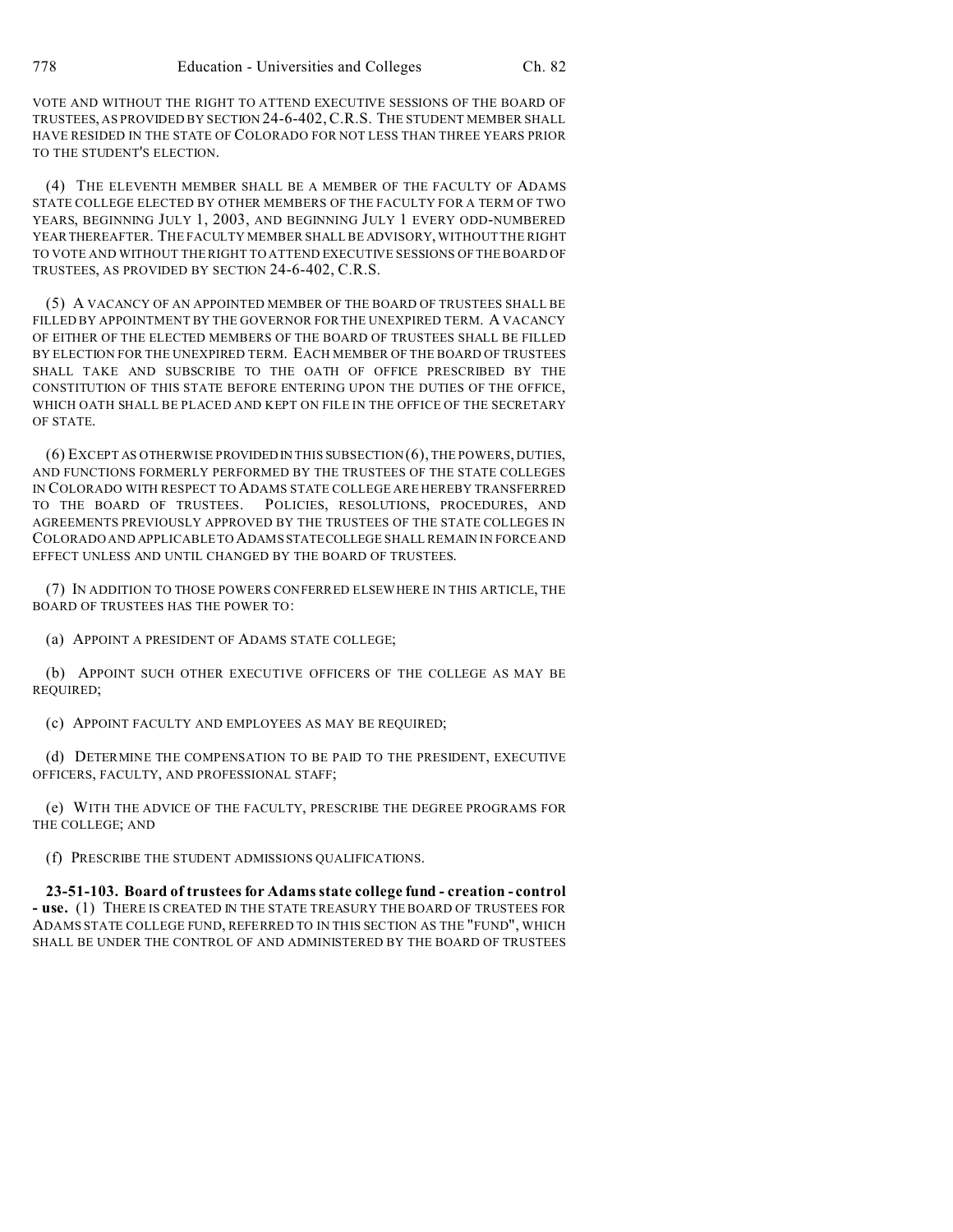IN ACCORDANCE WITH THE PROVISIONS OF THIS ARTICLE. EXCEPT AS OTHERWISE ALLOWED BY STATE LAW, INCLUDING BUT NOT LIMITED TO SECTION 24-36-103 (2), C.R.S., ALL MONEYS RECEIVED OR ACQUIRED BY THE BOARD OF TRUSTEES OR BY ADAMS STATE COLLEGE SHALL BE DEPOSITED IN THE FUND, WHETHER RECEIVED BY APPROPRIATION, GRANT, CONTRACT, OR GIFT OR BY SALE OR LEASE OF SURPLUS REAL OR PERSONAL PROPERTY OR BY ANY OTHER MEANS, WHOSE DISPOSITION IS NOT OTHERWISE PROVIDED FOR BY LAW. ALL INTEREST AND INCOME DERIVED FROM THE DEPOSIT AND INVESTMENT OF MONEYS IN THE FUND SHALL BE CREDITED TO THE FUND. THE MONEYS IN THEFUND ARE HEREBY CONTINUOUSLY APPROPRIATED TO THE BOARD OF TRUSTEES AND SHALL REMAIN IN THE FUND AND SHALL NOT BE TRANSFERRED OR REVERT TO THE GENERAL FUND OF THE STATE AT THE END OF A FISCAL YEAR.

(2) THE MONEYS IN THE FUND SHALL REMAIN UNDER THE CONTROL OF THE BOARD OF TRUSTEES AND SHALL BE USED FOR THE PAYMENT OF SALARIES AND OPERATING EXPENSES OF THE BOARD OF TRUSTEES AND OF ADAMS STATE COLLEGE AND FOR THE PAYMENT OF ANY OTHER EXPENSES INCURRED BY THE BOARD OF TRUSTEES IN CARRYING OUT ITS POWERS AND DUTIES.

(3) MONEYS IN THE FUND THAT ARE NOT NEEDED FOR USE BY THE BOARD OF TRUSTEES MAY BE INVESTED BY THE STATE TREASURER IN INVESTMENTS AUTHORIZED BY SECTIONS 24-36-109, 24-36-112, AND 24-36-113, C.R.S. THE BOARD OF TRUSTEES SHALL DETERMINE THE AMOUNT OF MONEYS IN THE FUND THAT MAY BE INVESTED AND SHALL NOTIFY THE STATE TREASURER IN WRITING OF THE AMOUNT.

**23-51-104. Lease of grounds - construction.** FOR THE PURPOSE OF PROVIDING DORMITORIES, LIVING AND DINING HALLS, OR COTTAGES AND EQUIPMENT FOR THE USE OF THE SCHOOL, TO ENABLE THE CONSTRUCTION, FINANCING, AND ULTIMATE ACQUISITION THEREOF, AND TO AID IN IMPROVING UNDEVELOPED PORTIONS OF THE GROUNDS OF ADAMS STATE COLLEGE, THE BOARD OF TRUSTEES IS EMPOWERED TO LEASE GROUNDS UNDER ITS CONTROL TO PRIVATE PERSONS OR CORPORATIONS FOR A TERM NOT EXCEEDING FIFTY YEARS AND SUBJECT TO SUCH REGULATIONS AS IT MAY PRESCRIBE, AND UPON THE CONDITION THAT PRIVATE PERSONS OR CORPORATIONS SHALL CONSTRUCT AND EQUIP ON THE LEASED GROUNDS BUILDINGS OR IMPROVEMENTS AS THE BOARD OF TRUSTEES DESIGNATES OR APPROVES AND SECURE REIMBURSEMENT FOR MONEY INVESTED THEREIN FROM THE RENTALS OF SUCH BUILDINGS OR FROM THEIR SALE TO THE BOARD OF TRUSTEES ACTING FOR THE STATE.

**23-51-105. No authority to create state obligation.** NOTHING IN THIS ARTICLE CONSTITUTES AUTHORITY TO ENTER INTO A CONTRACT WHICH SHALL IN ANY WAY CREATE A DEBT OR OBLIGATION UPON THE STATE ON ACCOUNT OF THE CONSTRUCTION OF BUILDINGS OR IMPROVEMENTS; EXCEPT THAT BUILDINGS AND IMPROVEMENTS ERECTED ON LANDS UNDER THE CONTROL OF THE BOARD OF TRUSTEES AND DEVOTED TO THE USES OF ADAMS STATE COLLEGE UNDER THE TERMS OF THIS ARTICLE AND THE LEASEHOLD INTEREST SHALL BE EXEMPT FROM TAXATION SO FAR AS PERMITTED BY THE STATE CONSTITUTION.

**23-51-106. Board of trustees to control buildings.** THE MANAGEMENT OF BUILDINGS ERECTED AND EQUIPPED UNDER THE TERMS OF THIS ARTICLE, AND THE SCALE OF RENTALS THEREOF, SHALL BE SUBJECT TO THE APPROVAL OF THE BOARD OF TRUSTEES.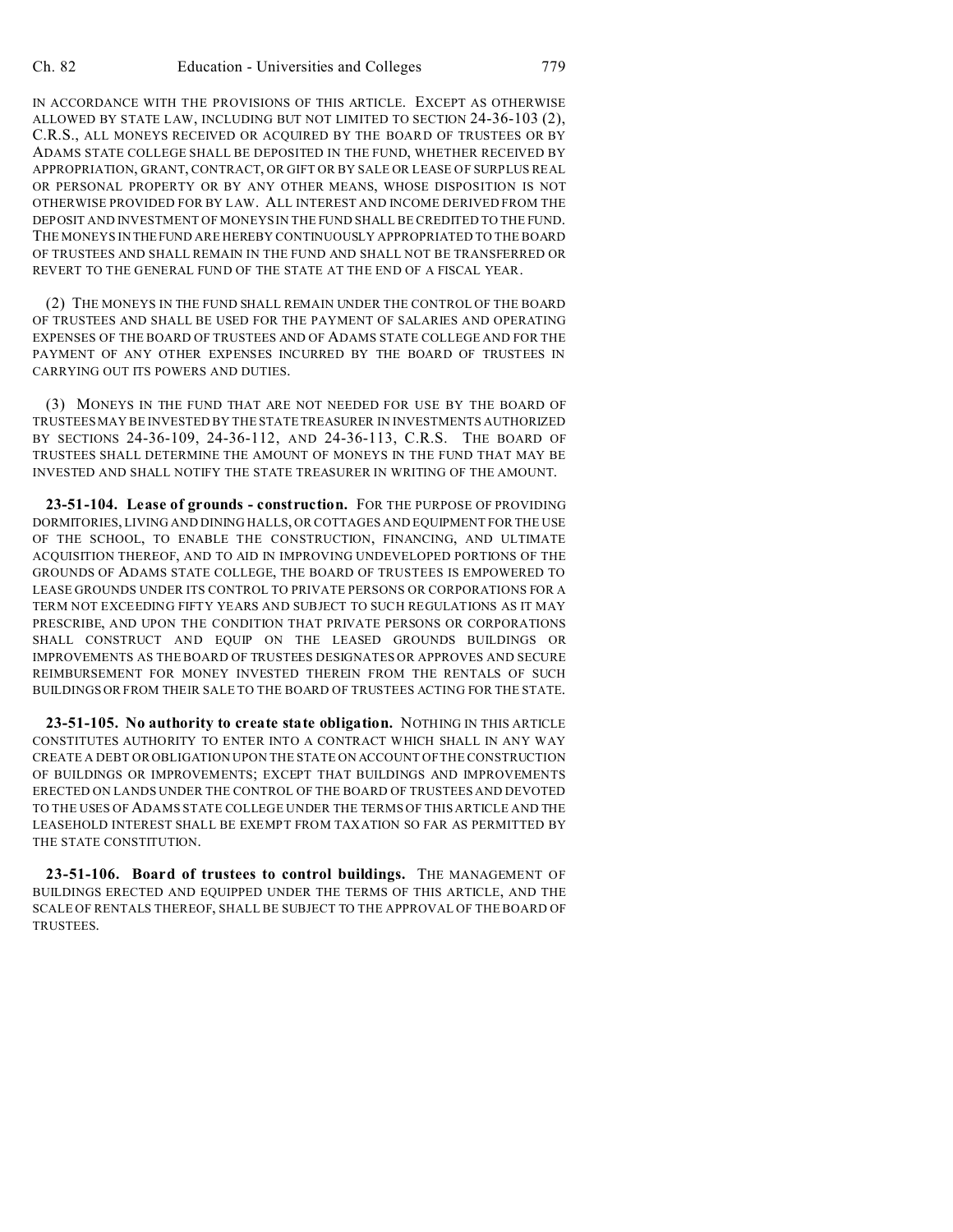**23-51-107. Board of trustees may rent buildings.** THE BOARD OF TRUSTEES IS AUTHORIZED TO LEASE OR RENT BUILDINGS CONSTRUCTED UNDER THE PROVISIONS OF THIS ARTICLE FROM THE PRIVATE PERSONS OR CORPORATIONS CONSTRUCTING THE BUILDINGS UPON SUCH TERMS AS IT DEEMS SATISFACTORY AS TO CURRENT RENTAL, MAINTENANCE, AND ULTIMATE PURCHASE, PAYING THEREFOR OUT OF THE REVENUES DERIVED FROM THE OPERATION OF THE BUILDINGS BY THE BOARD OF TRUSTEES OR FROM OTHER FUNDS UNDER ITS CONTROL THAT ARE AVAILABLE FOR GENERAL MAINTENANCE PURPOSES.

**23-51-108. State property at lease end.** UPON THE TERMINATION OF A LEASE OR CONTRACT EXECUTED UNDER THE TERMS OF THIS ARTICLE PROVIDING FOR THE CONSTRUCTION AND EQUIPMENT OF BUILDINGS, THE BUILDINGS SHALL BECOME THE PROPERTY OF THE STATE, TOGETHER WITH ALL EQUIPMENT, FURNISHINGS, OR APPURTENANCES THEREIN CONTAINED OR THERETO ATTACHED; EXCEPT THAT PERSONAL GOODS OR EFFECTS OF AN OCCUPANT MAY BE REMOVED.

**23-51-109. Leasehold interest may be sold.** NOTHING IN THIS ARTICLE SHALL PREVENT THE TRANSFER OR SALE OF THE LEASEHOLD INTEREST PRIOR TO ITS EXPIRATION, SUBJECT TO THE APPROVAL OF THE BOARD OF TRUSTEES.

**23-51-110. Board of trustees may rent rooms.** UPON THE TERMINATION OF A LEASE OR CONTRACT EXECUTED WITH PRIVATE PERSONS OR CORPORATIONS FOR THE CONSTRUCTION OF BUILDINGS UNDER THE TERMS OF THIS ARTICLE, THE BOARD OF TRUSTEES IS EMPOWERED TO RENT ROOMS OR QUARTERS IN BUILDINGS ERECTED UNDER THE LEASESOR CONTRACTS FOR REASONABLE COMPENSATION AS IT MAY DEEM BEST IN RELATION TO CURRENT OPERATION, MAINTENANCE, AND UPKEEP COSTS.

**SECTION 5.** Article 53 of title 23, Colorado Revised Statutes, is REPEALED AND REENACTED, WITH AMENDMENTS, to read:

## **ARTICLE 53 Mesa State College**

**23-53-101. College established - role and mission.** (1) THERE IS HEREBY ESTABLISHED A COLLEGE AT GRAND JUNCTION, TO BE KNOWN AS MESA STATE COLLEGE,WHICHSHALL BE A GENERAL BACCALAUREATE AND SPECIALIZED GRADUATE INSTITUTION WITH MODERATELY SELECTIVE ADMISSION STANDARDS. MESA STATE COLLEGE SHALL OFFER UNDERGRADUATE LIBERAL ARTS AND SCIENCES, TEACHER PREPARATION, AND BUSINESS DEGREE PROGRAMS AND A LIMITED NUMBER OF GRADUATE PROGRAMS. MESA STATE COLLEGE SHALL ALSO MAINTAIN A COMMUNITY COLLEGE ROLE AND MISSION, INCLUDING VOCATIONAL AND TECHNICAL PROGRAMS. MESA STATE COLLEGE SHALL RECEIVE RESIDENT CREDIT FOR TWO-YEAR COURSE OFFERINGS IN ITS COMMISSION-APPROVED SERVICE AREA. MESA STATE COLLEGE SHALL ALSO SERVE AS A REGIONAL EDUCATION PROVIDER.

**23-53-102. Board of trustees - creation - members - powers - duties.** (1) (a) THERE IS ESTABLISHED THE BOARD OF TRUSTEES FOR MESA STATE COLLEGE, REFERRED TO IN THIS ARTICLE AS THE "BOARD OF TRUSTEES", WHICH SHALL CONSIST OF ELEVEN MEMBERS AND SHALL BE THE GOVERNING AUTHORITY FOR MESA STATE COLLEGE. THE BOARD OF TRUSTEES SHALL BE, AND IS HEREBY DECLARED TO BE, A BODY CORPORATE AND, AS SUCH AND BY THE NAMES DESIGNATED IN THIS SECTION,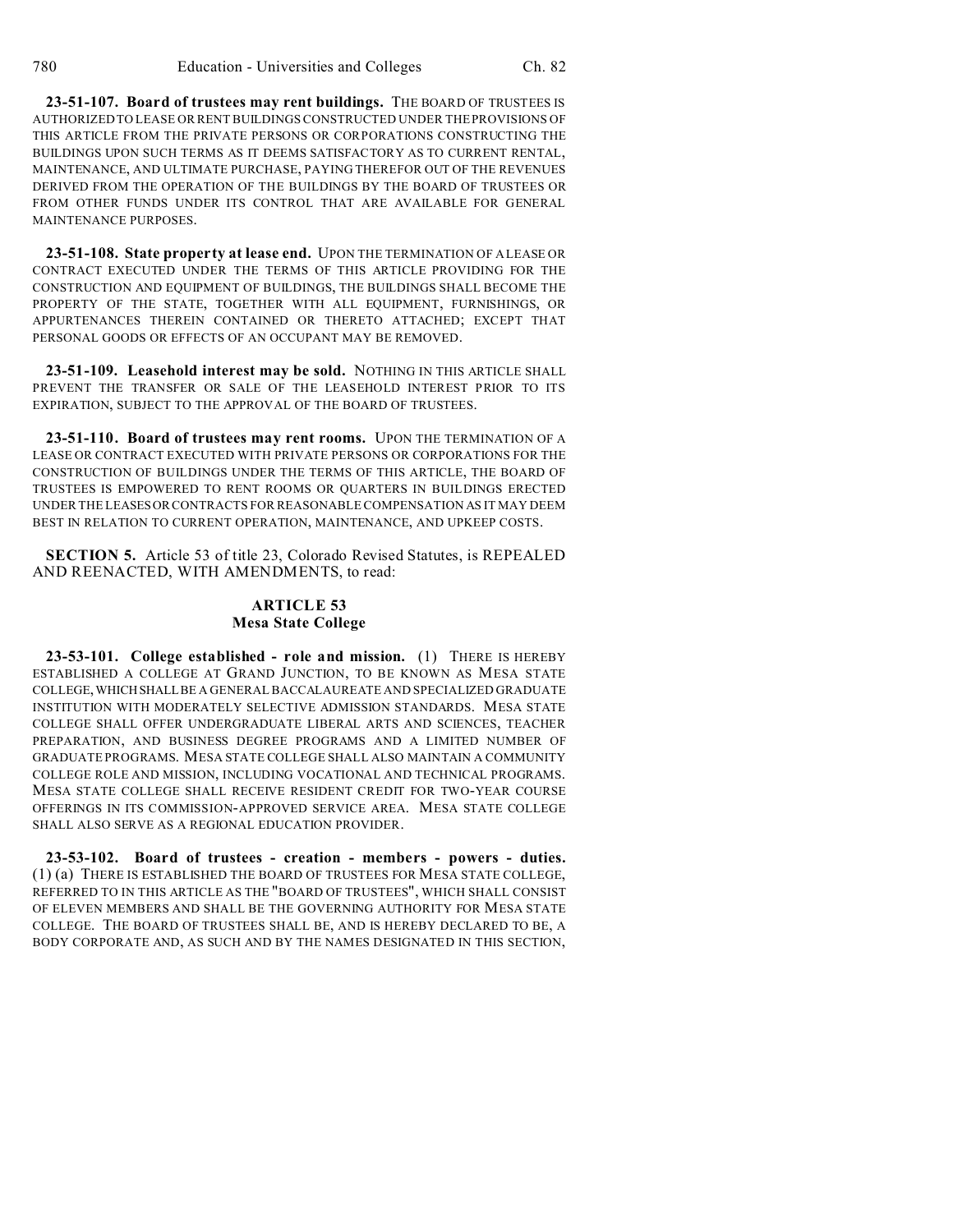MAY:

(I) ACQUIRE AND HOLD PROPERTY FOR THE USE OF MESA STATE COLLEGE;

### (II) BE A PARTY TO ALL SUITS AND CONTRACTS; AND

(III) DO ALL THINGS NECESSARY TO CARRY OUT THE PROVISIONS OF THIS ARTICLE IN LIKE MANNER AS MUNICIPAL CORPORATIONS OF THIS STATE, INCLUDING BUT NOT LIMITED TO THE POWER TO DEMAND, RECEIVE, HOLD, AND USE FOR THE BEST INTERESTS OF MESA STATE COLLEGE SUCH MONEY, LANDS, OR OTHER PROPERTY AS MAY BE DONATED OR DEVISED TO OR FOR THE COLLEGE.

(b) THE BOARD OF TRUSTEES AND ITS SUCCESSORS SHALL HAVE PERPETUAL SUCCESSION, SHALL HAVE A SEAL, MAY MAKE BYLAWS AND REGULATIONS FOR THE WELL-ORDERING AND GOVERNANCE OF MESA STATE COLLEGE, AND MAY CONDUCT THE BUSINESS OF THE COLLEGE IN A MANNER NOT REPUGNANT TO THE CONSTITUTION AND LAWS OF THIS STATE. THE BOARD OF TRUSTEES SHALL ELECT FROM THE APPOINTED MEMBERS A CHAIRPERSON, WHOSE DUTIES AND RESPONSIBILITIES SHALL BE PRESCRIBED IN THE DULY ADOPTED BYLAWS OF THE BOARD OF TRUSTEES. THE BOARD OF TRUSTEES SHALL ALSO ELECT A SECRETARY AND A TREASURER, WHO ARE NOT MEMBERS OF THE BOARD AND WHOSE DUTIES AND RESPONSIBILITIES SHALL BE PRESCRIBED IN THE DULY ADOPTED BYLAWS OF THE BOARD OF TRUSTEES. THE STAFF OF MESA STATE COLLEGE SHALL PROVIDE STAFF SUPPORT FOR THE BOARD OF TRUSTEES.

(2) THE GOVERNOR SHALL APPOINT, EFFECTIVE JULY 1, 2003, WITH THE CONSENT OF THE SENATE, NINE MEMBERS OF THE BOARD OF TRUSTEES. MEMBERS APPOINTED TO THE BOARD OF TRUSTEES SHALL HAVE THE AUTHORITY TO ACT ON BEHALF OF THE BOARD OF TRUSTEES PRIOR TO OBTAINING CONFIRMATION BY THE SENATE. THE MEMBERS FIRST APPOINTED TO SAID BOARD SHALL TAKE OFFICE ON JULY 1, 2003. APPOINTMENTS OF MEMBERS TO TAKE OFFICE ON JULY 1, 2003, SHALL BE MADE SO THAT THREE MEMBERS OF THE BOARD HAVE TERMS EXPIRING ON JANUARY 1, 2005, TWO MEMBERS OF THE BOARD HAVE TERMS EXPIRING ON JANUARY 1, 2006, TWO MEMBERS OF THE BOARD HAVE TERMS EXPIRING ON JANUARY 1, 2007, AND TWO MEMBERS OF THE BOARD HAVE TERMS EXPIRING ON JANUARY 1, 2008; THEREAFTER, THE TERMS OF THE NINE APPOINTED MEMBERS OF THE BOARD OF TRUSTEES SHALL BE FOUR YEARS. OF THE NINE MEMBERS APPOINTED BY THE GOVERNOR, AT LEAST TWO SHALL RESIDE IN DELTA, GARFIELD, MESA, OR MONTROSE COUNTY. EACH TRUSTEE SHALL HOLD OFFICE FOR THE TERM FOR WHICH THE TRUSTEE HAS BEEN APPOINTED AND UNTIL THE TRUSTEE'S SUCCESSOR IS APPOINTED AND QUALIFIED.

(3) THE TENTH MEMBER OF THE BOARD OF TRUSTEES SHALL BE A FULL-TIME JUNIOR OR SENIOR STUDENT AT MESA STATE COLLEGE, ELECTED BY THE MEMBERS OF THE STUDENT BODY OF MESA STATE COLLEGE. THE TERM OF THE STUDENT MEMBER SHALL BE ONE YEAR, BEGINNING JULY 1, 2003, AND BEGINNING JULY 1 EACH YEAR THEREAFTER. THE STUDENT MEMBER SHALL BE ADVISORY, WITHOUT THE RIGHT TO VOTE AND WITHOUT THE RIGHT TO ATTEND EXECUTIVE SESSIONS OF THE BOARD OF TRUSTEES, AS PROVIDED BY SECTION 24-6-402,C.R.S. THE STUDENT MEMBER SHALL HAVE RESIDED IN THE STATE OF COLORADO FOR NOT LESS THAN THREE YEARS PRIOR TO THE STUDENT'S ELECTION.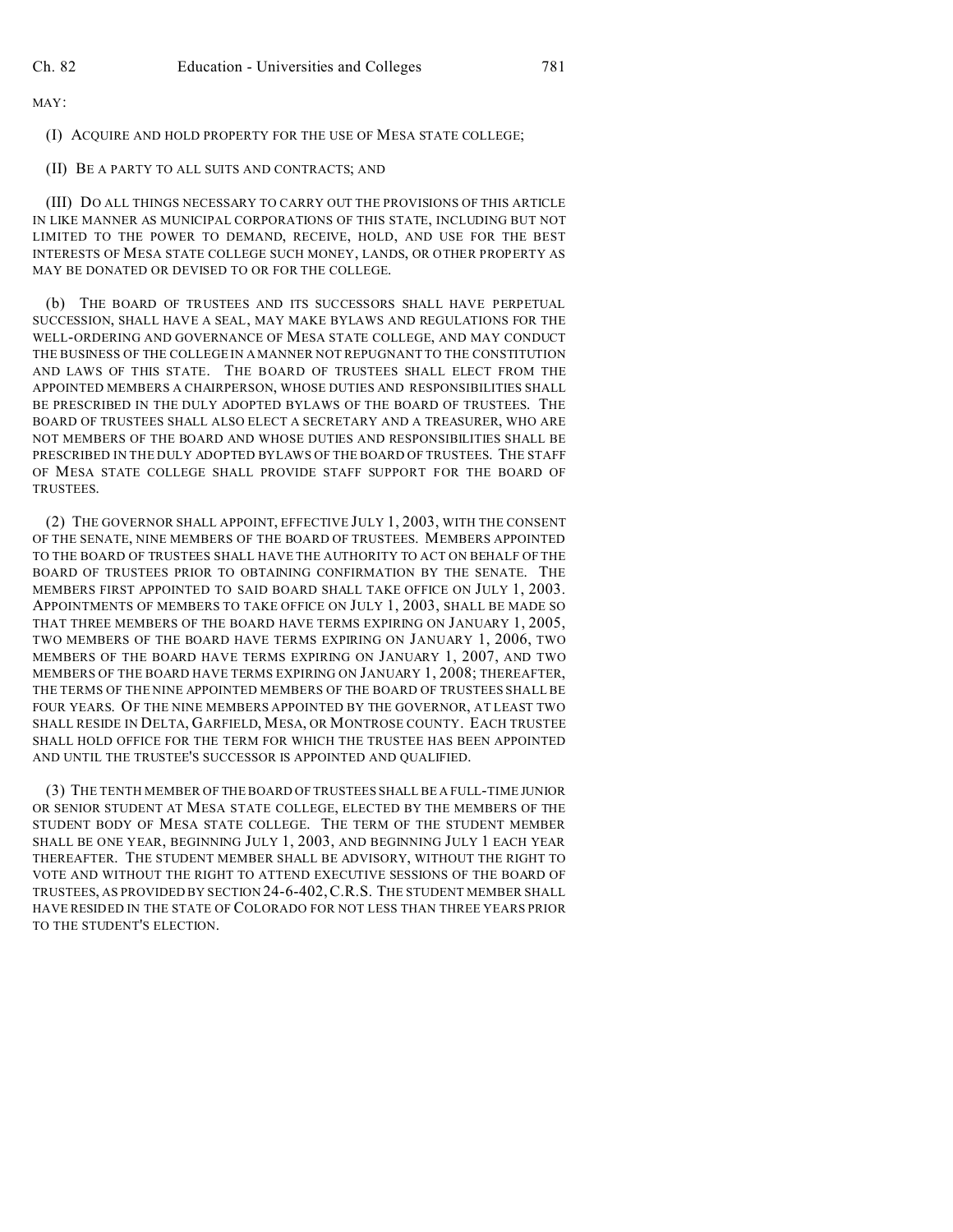(4) THE ELEVENTH MEMBER SHALL BE A MEMBER OF THE FACULTY OF MESA STATE COLLEGE ELECTED BY OTHER MEMBERS OF THE FACULTY FOR A TERM OF TWO YEARS, BEGINNING JULY 1, 2003, AND BEGINNING JULY 1 EVERY ODD-NUMBERED YEAR THEREAFTER. THE FACULTY MEMBER SHALL BE ADVISORY, WITHOUT THE RIGHT TO VOTE AND WITHOUT THE RIGHT TO ATTEND EXECUTIVE SESSIONS OF THE BOARD OF TRUSTEES, AS PROVIDED BY SECTION 24-6-402, C.R.S.

(5) A VACANCY OF AN APPOINTED MEMBER OF THE BOARD OF TRUSTEES SHALL BE FILLED BY APPOINTMENT BY THE GOVERNOR FOR THE UNEXPIRED TERM. A VACANCY OF EITHER OF THE ELECTED MEMBERS OF THE BOARD OF TRUSTEES SHALL BE FILLED BY ELECTION FOR THE UNEXPIRED TERM. EACH MEMBER OF THE BOARD OF TRUSTEES SHALL TAKE AND SUBSCRIBE TO THE OATH OF OFFICE PRESCRIBED BY THE CONSTITUTION OF THIS STATE BEFORE ENTERING UPON THE DUTIES OF THE OFFICE, WHICH OATH SHALL BE PLACED AND KEPT ON FILE IN THE OFFICE OF THE SECRETARY OF STATE.

(6) EXCEPT AS OTHERWISE PROVIDED IN THIS SUBSECTION (6), THE POWERS, DUTIES, AND FUNCTIONS FORMERLY PERFORMED BY THE TRUSTEES OF THE STATE COLLEGES IN COLORADO WITH RESPECT TO MESA STATE COLLEGE ARE HEREBY TRANSFERRED TO THE BOARD OF TRUSTEES. POLICIES, RESOLUTIONS, PROCEDURES, AND AGREEMENTS PREVIOUSLY APPROVED BY THE TRUSTEES OF THE STATE COLLEGES IN COLORADO AND APPLICABLE TO MESA STATE COLLEGE SHALL REMAIN IN FORCE AND EFFECT UNLESS AND UNTIL CHANGED BY THE BOARD OF TRUSTEES.

(7) IN ADDITION TO THOSE POWERS CONFERRED ELSEWHERE IN THIS ARTICLE, THE BOARD OF TRUSTEES HAS THE POWER TO:

(a) APPOINT A PRESIDENT OF MESA STATE COLLEGE;

(b) APPOINT SUCH OTHER EXECUTIVE OFFICERS OF THE COLLEGE AS MAY BE REQUIRED;

(c) APPOINT FACULTY AND EMPLOYEES AS MAY BE REQUIRED;

(d) DETERMINE THE COMPENSATION TO BE PAID TO THE PRESIDENT, EXECUTIVE OFFICERS, FACULTY, AND PROFESSIONAL STAFF;

(e) WITH THE ADVICE OF THE FACULTY, PRESCRIBE THE DEGREE PROGRAMS FOR THE COLLEGE; AND

(f) PRESCRIBE THE STUDENT ADMISSIONS QUALIFICATIONS.

**23-53-103. Board of trustees for Mesa state college fund - creation - control - use.** (1) THERE IS CREATED IN THE STATE TREASURY THE BOARD OF TRUSTEES FOR MESA STATE COLLEGE FUND, REFERRED TO IN THIS SECTION AS THE "FUND", WHICH SHALL BE UNDER THE CONTROL OF AND ADMINISTERED BY THE BOARD OF TRUSTEES IN ACCORDANCE WITH THE PROVISIONS OF THIS ARTICLE. EXCEPT AS OTHERWISE ALLOWED BY STATE LAW, INCLUDING BUT NOT LIMITED TO SECTION 24-36-103 (2), C.R.S., ALL MONEYS RECEIVED OR ACQUIRED BY THE BOARD OF TRUSTEES OR BY MESA STATE COLLEGE SHALL BE DEPOSITED IN THE FUND, WHETHER RECEIVED BY APPROPRIATION, GRANT, CONTRACT, OR GIFT OR BY SALE OR LEASE OF SURPLUS REAL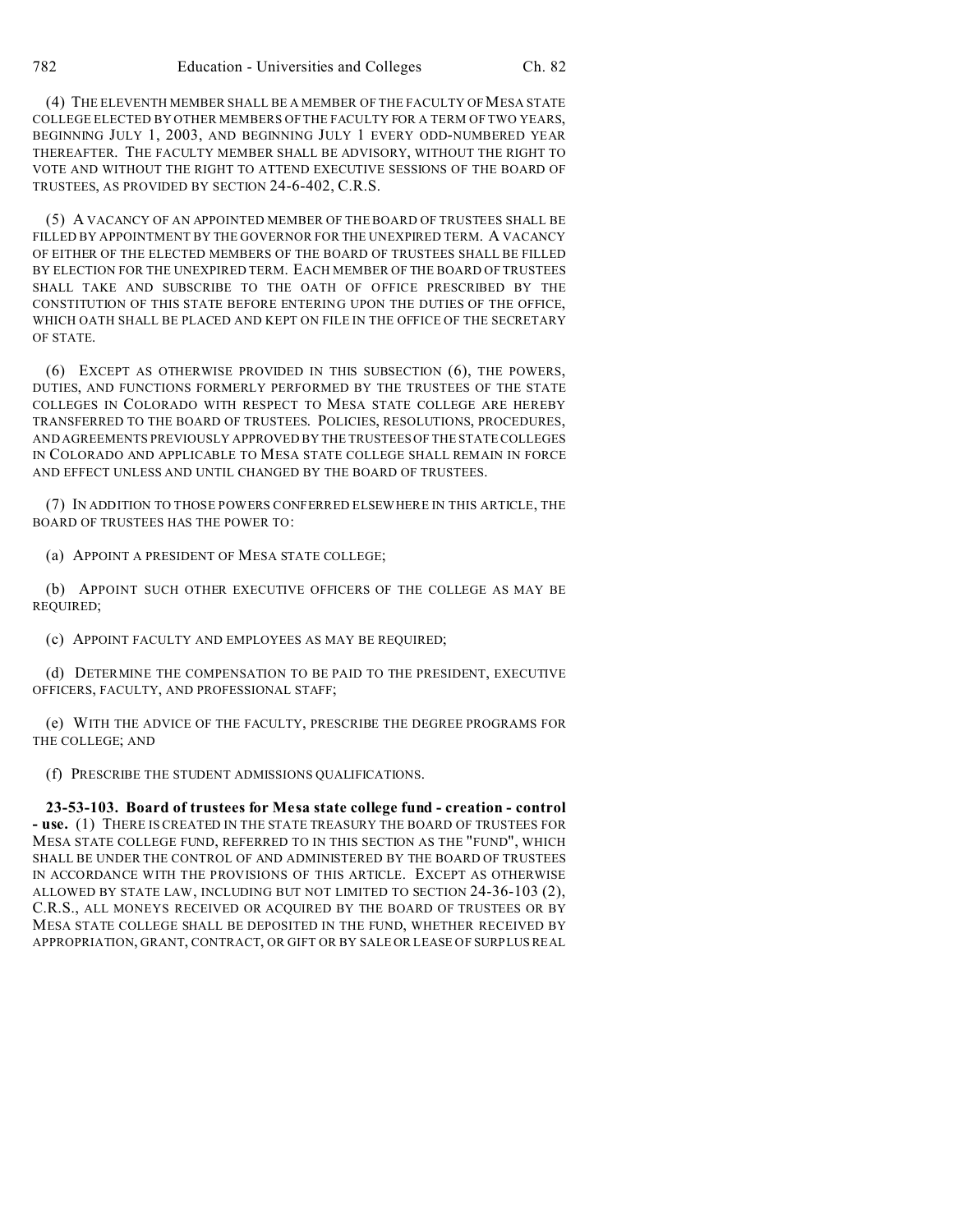OR PERSONAL PROPERTY OR BY ANY OTHER MEANS, WHOSE DISPOSITION IS NOT OTHERWISE PROVIDED FOR BY LAW. ALL INTEREST AND INCOME DERIVED FROM THE DEPOSIT AND INVESTMENT OF MONEYS IN THE FUND SHALL BE CREDITED TO THE FUND. THE MONEYS IN THE FUND ARE HEREBY CONTINUOUSLY APPROPRIATED TO THE BOARD OF TRUSTEES AND SHALL REMAIN IN THE FUND AND SHALL NOT BE TRANSFERRED OR REVERT TO THE GENERAL FUND OF THE STATE AT THE END OF A FISCAL YEAR.

(2) THE MONEYS IN THE FUND SHALL REMAIN UNDER THE CONTROL OF THE BOARD OF TRUSTEES AND SHALL BE USED FOR THE PAYMENT OF SALARIES AND OPERATING EXPENSES OF THE BOARD OF TRUSTEES AND OF MESA STATE COLLEGE AND FOR THE PAYMENT OF ANY OTHER EXPENSES INCURRED BY THE BOARD OF TRUSTEES IN CARRYING OUT ITS POWERS AND DUTIES.

(3) MONEYS IN THE FUND THAT ARE NOT NEEDED FOR USE BY THE BOARD OF TRUSTEES MAY BE INVESTED BY THE STATE TREASURER IN INVESTMENTS AUTHORIZED BY SECTIONS 24-36-109, 24-36-112, AND 24-36-113, C.R.S. THE BOARD OF TRUSTEES SHALL DETERMINE THE AMOUNT OF MONEYS IN THE FUND THAT MAY BE INVESTED AND SHALL NOTIFY THE STATE TREASURER IN WRITING OF THE AMOUNT.

**23-53-104. Board of trustees of Mesa state college to supervise.** THE BOARD OF TRUSTEES SHALL HAVE GENERAL SUPERVISION OF MESA STATE COLLEGE AND THE CONTROL AND DIRECTION OF THE FUNDS AND APPROPRIATIONS MADE THERETO, AND THE BOARD OF TRUSTEES SHALL HAVE POWER TO RECEIVE, DEMAND, AND HOLD FOR THE USES AND PURPOSES OF THE COLLEGE ALL MONEY, LANDS, AND OTHER PROPERTY WHICH MAY BE DONATED, DEVISED, OR CONVEYED THERETO AND TO APPLY THE SAME IN SUCH MANNER AS SHALL BEST SERVE THE OBJECTS AND INTERESTS OF THE COLLEGE.

**23-53-105. Power to acquire land.** THE BOARD OF TRUSTEES SHALL ALSO HAVE POWER TO TAKE AND HOLD, BY GIFT, DEVISE, OR PURCHASE OR THROUGH EXERCISE OF THE POWER OF EMINENT DOMAIN PURSUANT TO LAW, SO MUCH ADDITIONAL LAND AS MAY BECOME NECESSARY FOR THE LOCATION AND CONSTRUCTION OF SUCH ADDITIONAL BUILDINGS, STRUCTURES, AND OTHER FACILITIES AS MAY BE REQUIRED FOR THE USES AND PURPOSES OF MESA STATE COLLEGE FROM FUNDS APPROPRIATED BY THE GENERAL ASSEMBLY.

**23-53-106. Board of trustees empowered to lease grounds.** FOR THE PURPOSE OF PROVIDING DORMITORIES, LIVING AND DINING HALLS, OR COTTAGES AND EQUIPMENT FOR THE USE OF MESA STATE COLLEGE, AND TO ENABLE THE CONSTRUCTION, FINANCING, AND ULTIMATE ACQUISITION THEREOF, AND TO AID IN IMPROVING UNDEVELOPED PORTIONS OF THE GROUNDS OF MESA STATE COLLEGE, THE BOARD OF TRUSTEES IS EMPOWERED TO LEASE GROUNDS UNDER ITS CONTROL TO PRIVATE PERSONS OR CORPORATIONS FOR A TERM NOT EXCEEDING FIFTY YEARS, SUBJECT TO REGULATIONS AS THE BOARD MAY PRESCRIBE AND UPON THE CONDITION THAT PRIVATE PERSONS OR CORPORATIONS SHALL CONSTRUCT AND EQUIP ON THE LEASED GROUNDS BUILDINGS OR IMPROVEMENTS AS THE BOARD OF TRUSTEES DESIGNATES OR APPROVES, REIMBURSEMENT FOR MONEY INVESTED THEREIN TO BE SECURED FROM THE RENTALS OF THE BUILDINGS OR FROM THEIR SALE TO THE BOARD OF TRUSTEES ACTING FOR THE STATE.

**23-53-107. No authority to obligate state.** NOTHING IN THIS ARTICLE SHALL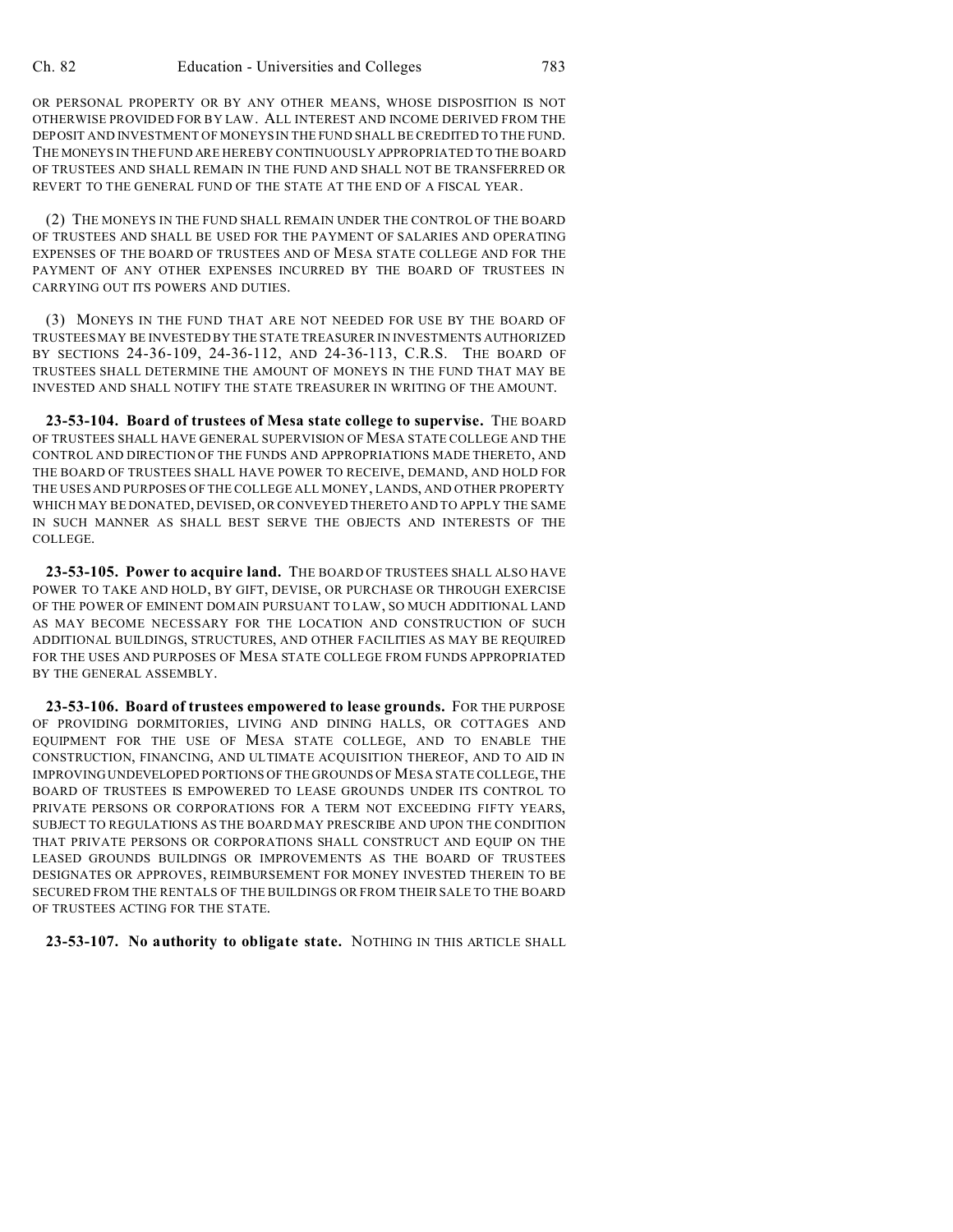CONSTITUTE AUTHORITY TO ENTER INTO A CONTRACT WHICH IN ANY WAY CREATES ANY DEBT OR OBLIGATION UPON THE STATE ON ACCOUNT OF THE CONSTRUCTION OF BUILDINGS OR IMPROVEMENTS; BUT BUILDINGS AND IMPROVEMENTS ERECTED ON LANDS UNDER THE CONTROL OF THE BOARD OF TRUSTEES AND DEVOTED TO THE USES OF MESA STATE COLLEGE UNDER THE TERMS OF THIS ARTICLE AND THE LEASEHOLD INTEREST SHALL BE EXEMPT FROM TAXATION SO FAR AS PERMITTED BY THE STATE CONSTITUTION.

**23-53-108. Buildings - control of.** THE MANAGEMENT OF BUILDINGS ERECTED AND EQUIPPED UNDER THE TERMS OF THIS ARTICLE AND THE SCALE OF RENTALS THEREOF SHALL BE SUBJECT TO THE APPROVAL OF THE BOARD OF TRUSTEES.

**23-53-109. Board of trustees may rent buildings.** THE BOARD OF TRUSTEES IS AUTHORIZED TO LEASE OR RENT BUILDINGS CONSTRUCTED UNDER THE PROVISIONS OF THIS ARTICLE FROM THE PRIVATE PERSONS OR CORPORATIONS CONSTRUCTING THE BUILDINGS UPON SUCH TERMS AS THE BOARD DEEMS SATISFACTORY AS TO CURRENT RENTAL, MAINTENANCE, AND ULTIMATE PURCHASE, PAYING THEREFOR OUT OF THE REVENUES DERIVED FROM THE OPERATION OF THE BUILDINGS BY THE BOARD OF TRUSTEES OR FROM OTHER FUNDS UNDER ITS CONTROL AVAILABLE FOR GENERAL MAINTENANCE PURPOSES.

**23-53-110. To be state property at lease end.** UPON THE TERMINATION OF A LEASE OR CONTRACT EXECUTED UNDER THE TERMS OF THIS ARTICLE PROVIDING FOR THE CONSTRUCTION AND EQUIPMENT OF BUILDINGS, THE BUILDINGS SHALL BECOME THE PROPERTY OF THE STATE, TOGETHER WITH ALL EQUIPMENT, FURNISHINGS, OR APPURTENANCES THEREIN CONTAINED OR THERETO ATTACHED; EXCEPT THAT PERSONAL GOODS OR EFFECTS OF AN OCCUPANT MAY BE REMOVED.

**23-53-111. Leasehold interest may be sold.** NOTHING IN THIS ARTICLE SHALL PREVENT THE TRANSFER OR SALE OF THE LEASEHOLD INTERESTS PRIOR TO THEIR EXPIRATION, SUBJECT TO THE APPROVAL OF THE BOARD OF TRUSTEES.

**23-53-112. Board of trustees may rent rooms.** UPON THE TERMINATION OF A LEASE OR CONTRACT EXECUTED WITH PRIVATE PERSONS OR CORPORATIONS FOR THE CONSTRUCTION OF BUILDINGS UNDER THE TERMS OF THIS ARTICLE, THE BOARD OF TRUSTEES IS EMPOWERED TO RENT ROOMS OR QUARTERS IN BUILDINGS ERECTED UNDER LEASES OR CONTRACTS FOR REASONABLE COMPENSATION AS THE BOARD DEEMS BEST IN RELATION TO CURRENT OPERATION, MAINTENANCE, AND UPKEEP COSTS.

**SECTION 6.** Article 56 of title 23, Colorado Revised Statutes, is REPEALED AND REENACTED, WITH AMENDMENTS, to read:

## **ARTICLE 56 Western State College of Colorado**

**23-56-101. College established - role and mission.** THERE IS HEREBY ESTABLISHED A COLLEGE AT GUNNISON, WHICH SHALL BE KNOWN AS WESTERN STATE COLLEGE OF COLORADO. WESTERN STATE COLLEGE OF COLORADO SHALL BE A GENERAL BACCALAUREATE INSTITUTION WITH MODERATELY SELECTIVE ADMISSION STANDARDS. WESTERN STATE COLLEGE OF COLORADO SHALL OFFER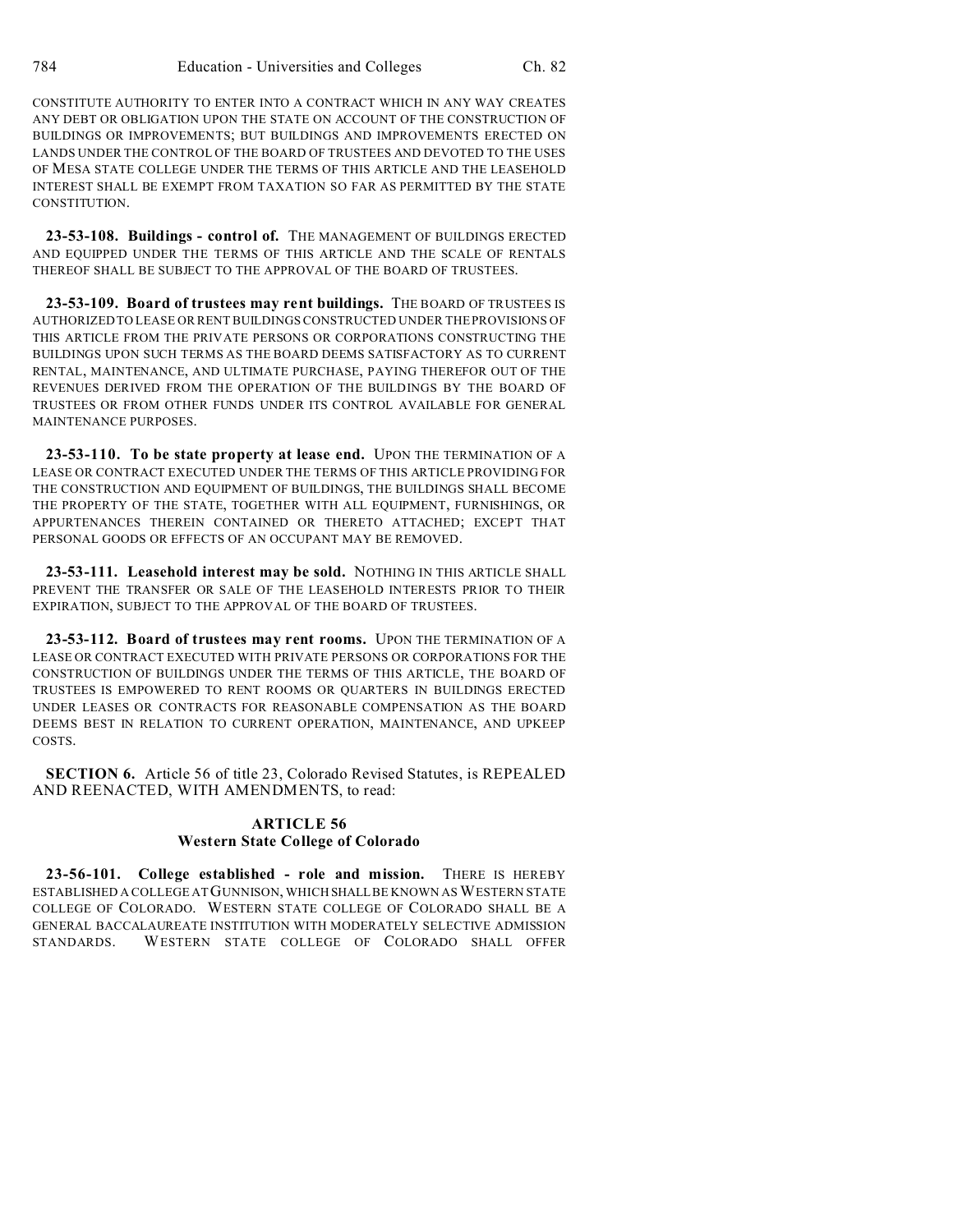UNDERGRADUATE LIBERAL ARTS AND SCIENCES, TEACHER PREPARATION, AND BUSINESS DEGREE PROGRAMS. WESTERN STATE COLLEGE OF COLORADO SHALL ALSO SERVE AS A REGIONAL EDUCATION PROVIDER.

**23-56-102. Board of trustees - creation - members - powers - duties.** (1) (a) THERE IS ESTABLISHED THE BOARD OF TRUSTEES FOR WESTERN STATE COLLEGE OF COLORADO, REFERRED TO IN THIS ARTICLE AS THE "BOARD OF TRUSTEES", WHICH SHALL CONSIST OF ELEVEN MEMBERS AND SHALL BE THE GOVERNING AUTHORITY FOR WESTERN STATE COLLEGE OF COLORADO. THE BOARD OF TRUSTEES SHALL BE, AND IS HEREBY DECLARED TO BE, A BODY CORPORATE AND, AS SUCH AND BY THE NAMES DESIGNATED IN THIS SECTION, MAY:

(I) ACQUIRE AND HOLD PROPERTY FOR THE USE OF WESTERN STATE COLLEGE OF COLORADO;

#### (II) BE A PARTY TO ALL SUITS AND CONTRACTS; AND

(III) DO ALL THINGS NECESSARY TO CARRY OUT THE PROVISIONS OF THIS ARTICLE IN LIKE MANNER AS MUNICIPAL CORPORATIONS OF THIS STATE, INCLUDING BUT NOT LIMITED TO THE POWER TO DEMAND, RECEIVE, HOLD, AND USE FOR THE BEST INTERESTS OF WESTERN STATE COLLEGE OF COLORADO SUCH MONEY, LANDS, OR OTHER PROPERTY AS MAY BE DONATED OR DEVISED TO OR FOR THE COLLEGE.

(b) THE BOARD OF TRUSTEES AND ITS SUCCESSORS SHALL HAVE PERPETUAL SUCCESSION, SHALL HAVE A SEAL, MAY MAKE BYLAWS AND REGULATIONS FOR THE WELL-ORDERING AND GOVERNANCE OF WESTERN STATE COLLEGE OF COLORADO, AND MAY CONDUCT THE BUSINESS OF THE COLLEGE IN A MANNER NOT REPUGNANT TO THE CONSTITUTION AND LAWS OF THIS STATE. THE BOARD OF TRUSTEES SHALL ELECT FROM THE APPOINTED MEMBERS A CHAIRPERSON, WHOSE DUTIES AND RESPONSIBILITIES SHALL BE PRESCRIBED IN THE DULY ADOPTED BYLAWS OF THE BOARD OF TRUSTEES. THE BOARD OF TRUSTEES SHALL ALSO ELECT A SECRETARY AND A TREASURER, WHO ARE NOT MEMBERS OF THE BOARD AND WHOSE DUTIES AND RESPONSIBILITIES SHALL BE PRESCRIBED IN THE DULY ADOPTED BYLAWS OF THE BOARD OF TRUSTEES. THE STAFF OF WESTERN STATE COLLEGE OF COLORADO SHALL PROVIDE STAFF SUPPORT FOR THE BOARD OF TRUSTEES.

(2) THE GOVERNOR SHALL APPOINT, EFFECTIVE JULY 1, 2003, WITH THE CONSENT OF THE SENATE, NINE MEMBERS OF THE BOARD OF TRUSTEES. MEMBERS APPOINTED TO THE BOARD OF TRUSTEES SHALL HAVE THE AUTHORITY TO ACT ON BEHALF OF THE BOARD OF TRUSTEES PRIOR TO OBTAINING CONFIRMATION BY THE SENATE. THE MEMBERS FIRST APPOINTED TO SAID BOARD SHALL TAKE OFFICE ON JULY 1, 2003. APPOINTMENTS OF MEMBERS TO TAKE OFFICE ON JULY 1, 2003, SHALL BE MADE SO THAT THREE MEMBERS OF THE BOARD HAVE TERMS EXPIRING ON JANUARY 1, 2005, TWO MEMBERS OF THE BOARD HAVE TERMS EXPIRING ON JANUARY 1, 2006, TWO MEMBERS OF THE BOARD HAVE TERMS EXPIRING ON JANUARY 1, 2007, AND TWO MEMBERS OF THE BOARD HAVE TERMS EXPIRING ON JANUARY 1, 2008; THEREAFTER, THE TERMS OF THE NINE APPOINTED MEMBERS OF THE BOARD OF TRUSTEES SHALL BE FOUR YEARS. OF THE NINE MEMBERS APPOINTED BY THE GOVERNOR, AT LEAST TWO SHALL RESIDE IN GUNNISON COUNTY. EACH TRUSTEE SHALL HOLD OFFICE FOR THE TERM FOR WHICH THE TRUSTEE HAS BEEN APPOINTED AND UNTIL THE TRUSTEE'S SUCCESSOR IS APPOINTED AND QUALIFIED.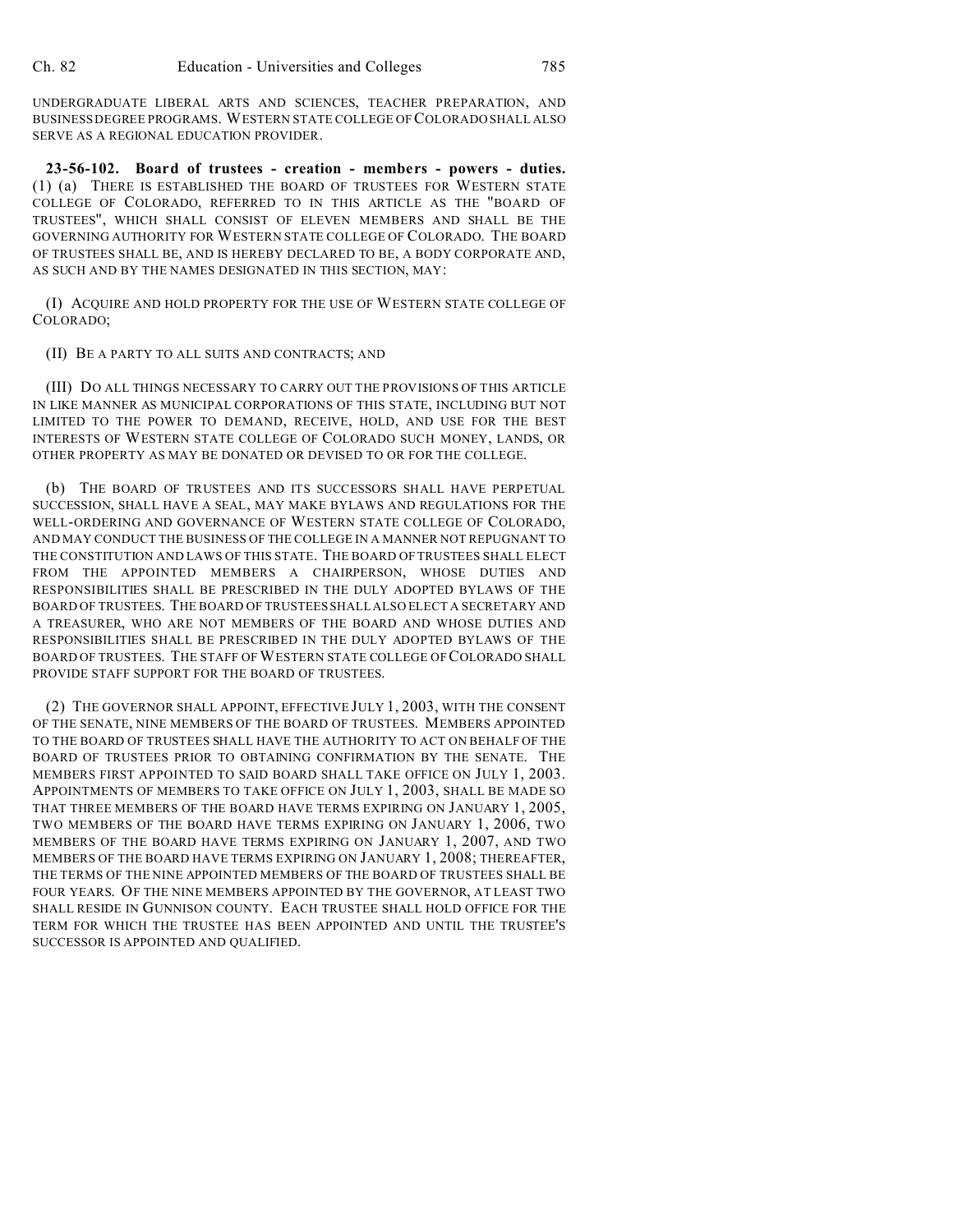(3) THE TENTH MEMBER OF THE BOARD OF TRUSTEES SHALL BE A FULL-TIME JUNIOR OR SENIOR STUDENT AT WESTERN STATE COLLEGE OF COLORADO, ELECTED BY THE MEMBERS OF THE STUDENT BODY OF WESTERN STATE COLLEGE OF COLORADO. THE TERM OF THE STUDENT MEMBER SHALL BE ONE YEAR, BEGINNING JULY 1, 2003, AND BEGINNING JULY 1 EACH YEAR THEREAFTER. THE STUDENT MEMBER SHALL BE ADVISORY, WITHOUT THE RIGHT TO VOTE AND WITHOUT THE RIGHT TO ATTEND EXECUTIVE SESSIONS OF THE BOARD OF TRUSTEES, AS PROVIDED BY SECTION 24-6-402, C.R.S. THE STUDENT MEMBER SHALL HAVE RESIDED IN THE STATE OF COLORADO FOR NOT LESS THAN THREE YEARS PRIOR TO THE STUDENT'S ELECTION.

(4) THE ELEVENTH MEMBER SHALL BE A MEMBER OF THE FACULTY OF WESTERN STATE COLLEGE OF COLORADO ELECTED BY OTHER MEMBERS OF THE FACULTY FOR A TERM OF TWO YEARS, BEGINNING JULY 1, 2003, AND BEGINNING JULY 1 EVERY ODD-NUMBERED YEAR THEREAFTER. THE FACULTY MEMBER SHALL BE ADVISORY, WITHOUT THE RIGHT TO VOTE AND WITHOUT THE RIGHT TO ATTEND EXECUTIVE SESSIONS OF THE BOARD OF TRUSTEES, AS PROVIDED BY SECTION 24-6-402, C.R.S.

(5) A VACANCY OF AN APPOINTED MEMBER OF THE BOARD OF TRUSTEES SHALL BE FILLED BY APPOINTMENT BY THE GOVERNOR FOR THE UNEXPIRED TERM. A VACANCY OF EITHER OF THE ELECTED MEMBERS OF THE BOARD OF TRUSTEES SHALL BE FILLED BY ELECTION FOR THE UNEXPIRED TERM. EACH MEMBER OF THE BOARD OF TRUSTEES SHALL TAKE AND SUBSCRIBE TO THE OATH OF OFFICE PRESCRIBED BY THE CONSTITUTION OF THIS STATE BEFORE ENTERING UPON THE DUTIES OF THE OFFICE, WHICH OATH SHALL BE PLACED AND KEPT ON FILE IN THE OFFICE OF THE SECRETARY OF STATE.

(6) EXCEPT AS OTHERWISE PROVIDED IN THIS SUBSECTION (6), THE POWERS, DUTIES, AND FUNCTIONS FORMERLY PERFORMED BY THE TRUSTEES OF THE STATE COLLEGES IN COLORADO WITH RESPECT TO WESTERN STATE COLLEGE OF COLORADO ARE HEREBY TRANSFERRED TO THE BOARD OF TRUSTEES. POLICIES, RESOLUTIONS, PROCEDURES, AND AGREEMENTS PREVIOUSLY APPROVED BY THE TRUSTEES OF THE STATE COLLEGES IN COLORADO AND APPLICABLE TO WESTERN STATE COLLEGE OF COLORADO SHALL REMAIN IN FORCE AND EFFECT UNLESS AND UNTIL CHANGEDBY THE BOARD OF TRUSTEES.

(7) IN ADDITION TO THOSE POWERS CONFERRED ELSEWHERE IN THIS ARTICLE, THE BOARD OF TRUSTEES HAS THE POWER TO:

(a) APPOINT A PRESIDENT OF WESTERN STATE COLLEGE OF COLORADO;

(b) APPOINT SUCH OTHER EXECUTIVE OFFICERS OF THE COLLEGE AS MAY BE REQUIRED;

(c) APPOINT FACULTY AND EMPLOYEES AS MAY BE REQUIRED;

(d) DETERMINE THE COMPENSATION TO BE PAID TO THE PRESIDENT, EXECUTIVE OFFICERS, FACULTY, AND PROFESSIONAL STAFF;

(e) WITH THE ADVICE OF THE FACULTY, PRESCRIBE THE DEGREE PROGRAMS FOR THE COLLEGE; AND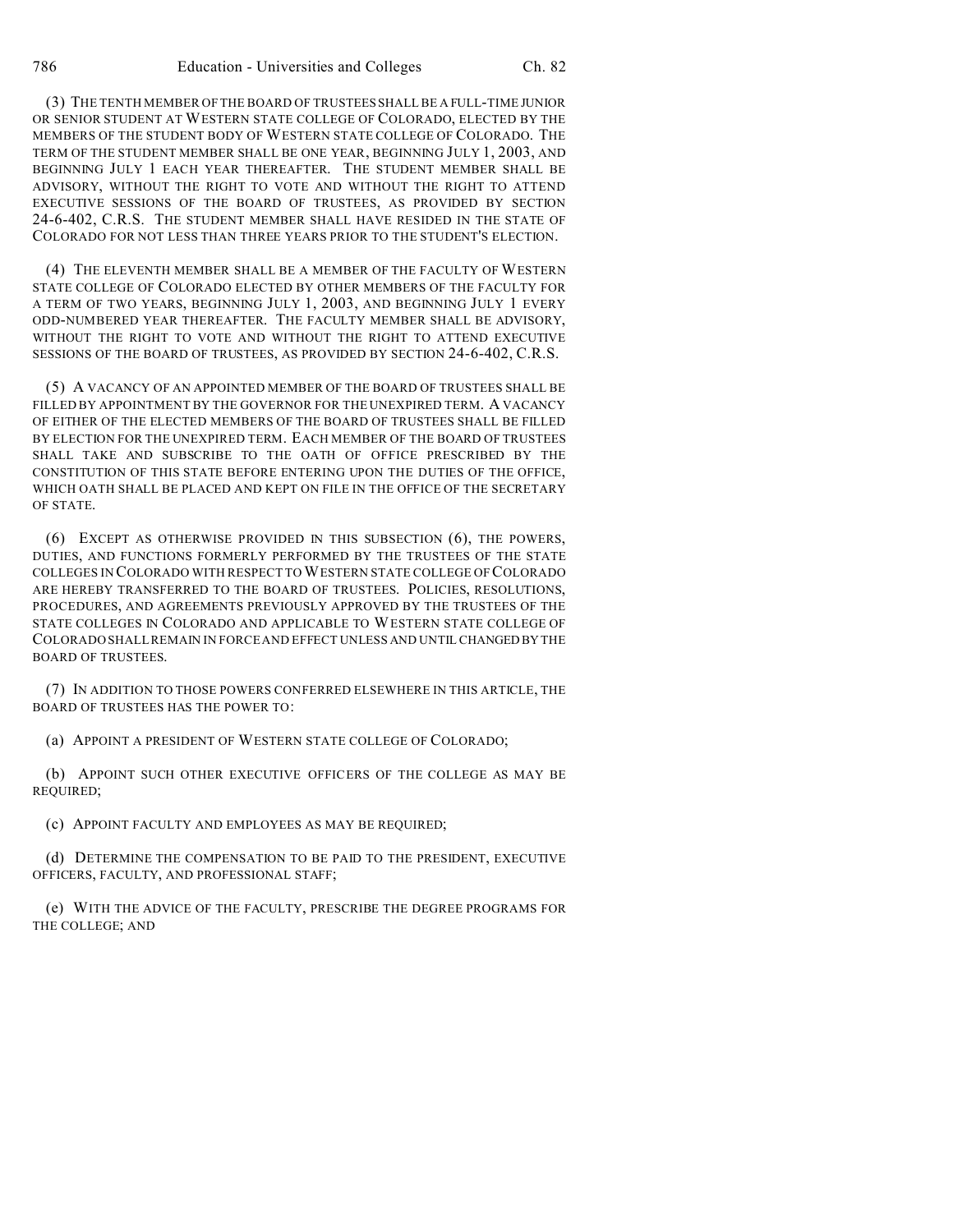#### (f) PRESCRIBE THE STUDENT ADMISSIONS QUALIFICATIONS.

**23-56-103. Board of trustees for Western state college of Colorado fund creation - control - use.** (1) THERE IS CREATED IN THE STATE TREASURY THE BOARD OF TRUSTEES FOR WESTERN STATE COLLEGE OF COLORADO FUND, REFERRED TO IN THIS SECTION AS THE "FUND", WHICH SHALL BE UNDER THE CONTROL OF AND ADMINISTERED BY THE BOARD OF TRUSTEES IN ACCORDANCE WITH THE PROVISIONS OF THIS ARTICLE. EXCEPT AS OTHERWISE ALLOWED BY STATE LAW, INCLUDING BUT NOT LIMITED TO SECTION 24-36-103 (2),C.R.S., ALLMONEYS RECEIVED OR ACQUIRED BY THE BOARD OF TRUSTEES OR BY WESTERN STATE COLLEGE OF COLORADO SHALL BE DEPOSITED IN THE FUND, WHETHER RECEIVED BY APPROPRIATION, GRANT, CONTRACT, OR GIFT OR BY SALE OR LEASE OF SURPLUS REAL OR PERSONAL PROPERTY OR BY ANY OTHER MEANS, WHOSE DISPOSITION IS NOT OTHERWISE PROVIDED FOR BY LAW. ALL INTEREST AND INCOME DERIVED FROM THE DEPOSIT AND INVESTMENT OF MONEYS IN THE FUND SHALL BE CREDITED TO THE FUND. THE MONEYS IN THE FUND ARE HEREBY CONTINUOUSLY APPROPRIATED TO THE BOARD OF TRUSTEES AND SHALL REMAIN IN THE FUND AND SHALL NOT BE TRANSFERRED OR REVERT TO THE GENERAL FUND OF THE STATE AT THE END OF A FISCAL YEAR.

(2) THE MONEYS IN THE FUND SHALL REMAIN UNDER THE CONTROL OF THE BOARD OF TRUSTEES AND SHALL BE USED FOR THE PAYMENT OF SALARIES AND OPERATING EXPENSES OF THE BOARD OF TRUSTEES AND OF WESTERN STATE COLLEGE OF COLORADO AND FOR THE PAYMENT OF ANY OTHER EXPENSES INCURRED BY THE BOARD OF TRUSTEES IN CARRYING OUT ITS POWERS AND DUTIES.

(3) MONEYS IN THE FUND THAT ARE NOT NEEDED FOR USE BY THE BOARD OF TRUSTEES MAY BE INVESTED BY THE STATE TREASURER IN INVESTMENTS AUTHORIZED BY SECTIONS 24-36-109, 24-36-112, AND 24-36-113, C.R.S. THE BOARD OF TRUSTEES SHALL DETERMINE THE AMOUNT OF MONEYS IN THE FUND THAT MAY BE INVESTED AND SHALL NOTIFY THE STATE TREASURER IN WRITING OF THE AMOUNT.

**23-56-104. Status and control.** THE BUILDINGS AND PREMISES OF THE WESTERN STATE COLLEGE OF COLORADO SHALL FORM A PART OF THE SCHOOL SYSTEM OF THE STATE AND SHALL BE CONTROLLED AND MANAGED BY THE BOARD OF TRUSTEES.

**23-56-105. Board of trustees empowered to lease grounds.** FOR THE PURPOSE OF PROVIDING DORMITORIES, LIVING AND DINING HALLS, OR COTTAGES AND EQUIPMENT FOR THE USE OF WESTERN STATE COLLEGE OF COLORADO, AND TO ENABLE THE CONSTRUCTION, FINANCING, AND ULTIMATE ACQUISITION THEREOF, AND TO AID IN IMPROVING UNDEVELOPED PORTIONS OF THE GROUNDS OF THE WESTERN STATE COLLEGE OF COLORADO, THE BOARD OF TRUSTEES IS EMPOWERED TO LEASE GROUNDS UNDER ITS CONTROL TO PRIVATE PERSONS OR CORPORATIONS FOR A TERM NOT EXCEEDING FIFTY YEARS AND SUBJECT TO REGULATIONS AS IT MAY PRESCRIBE, AND UPON THE CONDITION THAT THE PRIVATE PERSONS OR CORPORATIONS SHALL CONSTRUCT AND EQUIP ON THE LEASED GROUNDS BUILDINGS OR IMPROVEMENTS AS THE BOARD OF TRUSTEES DESIGNATES OR APPROVES AND SECURE REIMBURSEMENT FOR MONEY INVESTED THEREIN FROM THE RENTALS OF THE BUILDINGS OR FROM THEIR SALE TO THE BOARD OF TRUSTEES ACTING FOR THE STATE.

**23-56-106. No authority to obligate state.** NOTHING IN THIS ARTICLE SHALL CONSTITUTE AUTHORITY TO ENTER INTO A CONTRACT WHICH IN ANY WAY CREATES A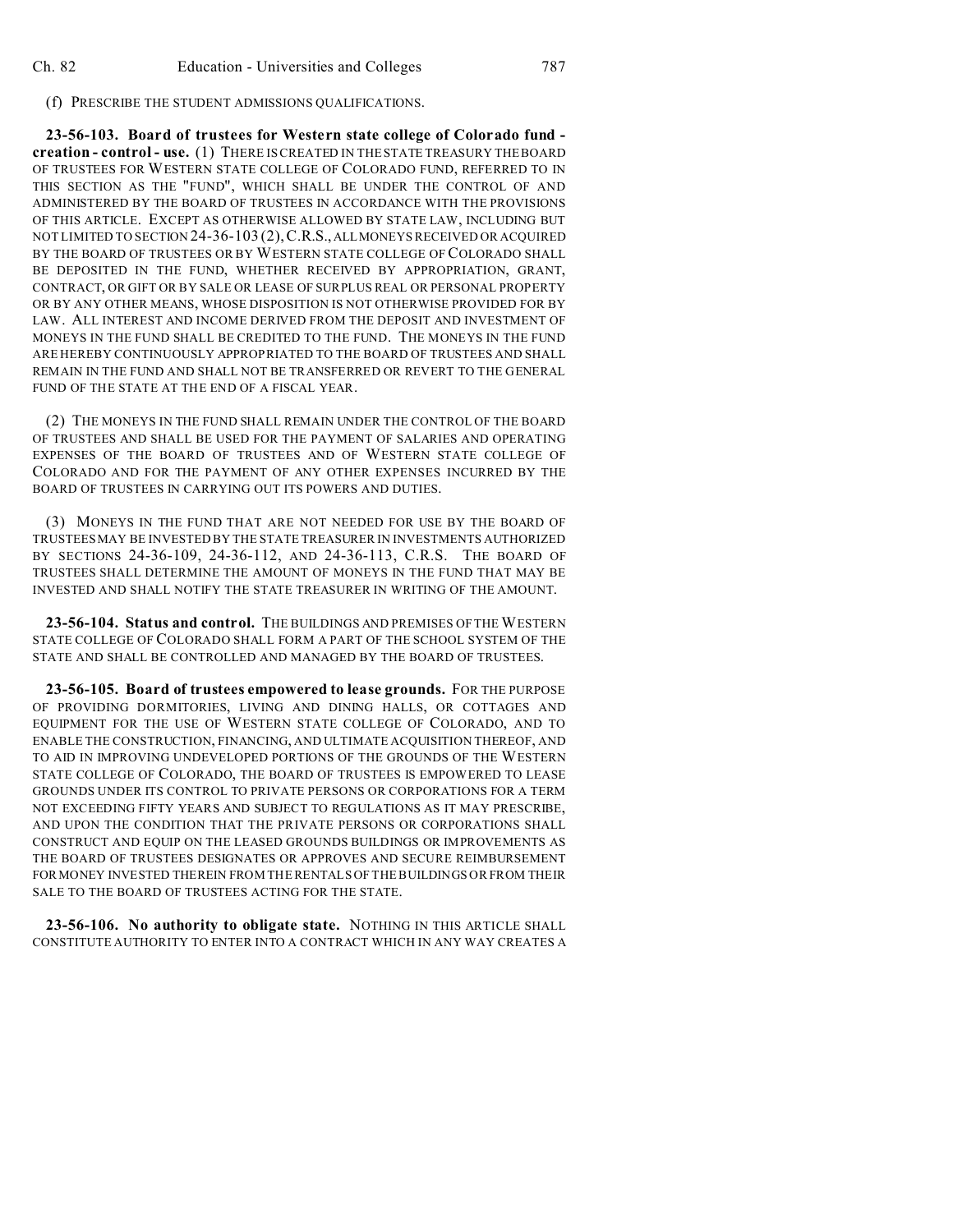DEBT OR OBLIGATION UPON THE STATE ON ACCOUNT OF THE CONSTRUCTION OF BUILDINGS OR IMPROVEMENTS; BUT BUILDINGS AND IMPROVEMENTS ERECTED ON LANDS UNDER THE CONTROL OF THE BOARD OF TRUSTEES AND DEVOTED TO THE USES OFWESTERN STATE COLLEGE OFCOLORADO UNDER THE TERMS OF THIS ARTICLE AND THE LEASEHOLD INTEREST SHALL BE EXEMPT FROM TAXATION SO FAR AS PERMITTED BY THE STATE CONSTITUTION.

**23-56-107. Buildings - control of.** THE MANAGEMENT OF BUILDINGS ERECTED AND EQUIPPED UNDER THE TERMS OF THIS ARTICLE AND THE SCALE OF RENTALS THEREOF SHALL BE SUBJECT TO THE APPROVAL OF THE BOARD OF TRUSTEES.

**23-56-108. Board of trustees may rent buildings.** THE BOARD OF TRUSTEES IS AUTHORIZED TO LEASE OR RENT BUILDINGS CONSTRUCTED UNDER THE PROVISIONS OF THIS ARTICLE FROM THE PRIVATE PERSONS OR CORPORATIONS CONSTRUCTING THE BUILDINGS UPON SUCH TERMS AS IT DEEMS SATISFACTORY AS TO CURRENT RENTAL, MAINTENANCE, AND ULTIMATE PURCHASE, PAYING THEREFOR OUT OF THE REVENUES DERIVED FROM THE OPERATION OF THE BUILDINGS BY THE BOARD OF TRUSTEES OR FROM OTHER FUNDS UNDER ITS CONTROL AVAILABLE FOR GENERAL MAINTENANCE PURPOSES.

**23-56-109. To be state property at lease end.** UPON THE TERMINATION OF A LEASE OR CONTRACT EXECUTED UNDER THE TERMS OF THIS ARTICLE PROVIDING FOR THE CONSTRUCTION AND EQUIPMENT OF BUILDINGS, THE BUILDINGS SHALL BECOME THE PROPERTY OF THE STATE, TOGETHER WITH ALL EQUIPMENT, FURNISHINGS, OR APPURTENANCES THEREIN CONTAINED OR THERETO ATTACHED; EXCEPT THAT PERSONAL GOODS OR EFFECTS OF AN OCCUPANT MAY BE REMOVED.

**23-56-110. Leasehold interest may be sold.** NOTHING IN THIS ARTICLE SHALL PREVENT THE TRANSFER OR SALE OF THE LEASEHOLD INTERESTS PRIOR TO THEIR EXPIRATION, SUBJECT TO THE APPROVAL OF THE BOARD OF TRUSTEES.

**23-56-111. Board of trustees may rent rooms.** UPON THE TERMINATION OF A LEASE OR CONTRACT EXECUTED WITH PRIVATE PERSONS OR CORPORATIONS FOR THE CONSTRUCTION OF BUILDINGS UNDER THE TERMS OF THIS ARTICLE, THE BOARD OF TRUSTEES IS EMPOWERED TO RENT ROOMS OR QUARTERS IN BUILDINGS ERECTED UNDER LEASES OR CONTRACTS FOR REASONABLE COMPENSATION AS THE BOARD DEEMS BEST IN RELATION TO CURRENT OPERATION, MAINTENANCE, AND UPKEEP COSTS.

**SECTION 7.** Article 1 of title 23, Colorado Revised Statutes, is amended BY THE ADDITION OF A NEW SECTION to read:

**23-1-127. Commission directive - regional education providers - criteria.** (1) THE GENERAL ASSEMBLY FINDS, DETERMINES, AND DECLARES THAT:

(a) THE COLORADO COMMISSION ON HIGHER EDUCATION CAN BETTER SERVE THE CITIZENS OF THIS STATE BY PROVIDING OVERSIGHT AND DIRECTION FOR THE PROVISION OF REGIONAL EDUCATION AT ADAMS STATE COLLEGE, MESA STATE COLLEGE, AND WESTERN STATE COLLEGE OF COLORADO; AND

(b) AS REGIONAL EDUCATION PROVIDERS, ADAMS STATE COLLEGE, MESA STATE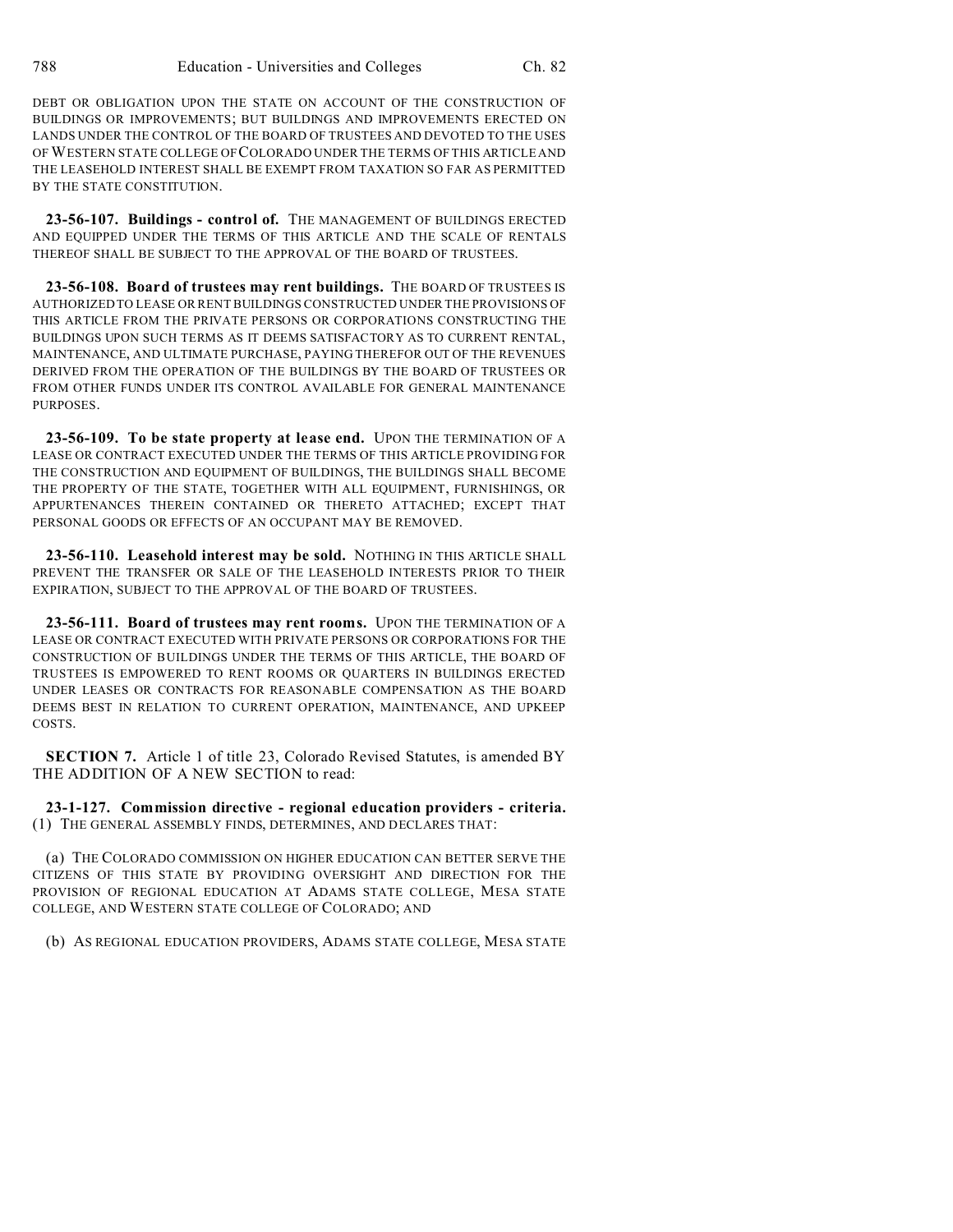COLLEGE, AND WESTERN STATE COLLEGE OF COLORADO SHALL HAVE AS THEIR PRIMARY GOAL THE ASSESSMENT OF REGIONAL EDUCATIONAL NEEDS AND, IN CONSULTATION WITH THE COLORADO COMMISSION ON HIGHER EDUCATION, THE ALLOCATION OF RESOURCES FOR THE PURPOSES OF MEETING THOSE NEEDS.

(2) A REGIONAL EDUCATION PROVIDER'S INITIATIVES TO MEET ITS REGIONAL NEEDS MAY INCLUDE, BUT NEED NOT BE LIMITED TO, THE FOLLOWING:

(a) EXTENSION OF EXISTING PROGRAMS;

(b) CREATION OF NEW UNDERGRADUATE PROGRAMS;

(c) DEVELOPMENT OF PARTNERSHIPS WITH TWO-YEAR INSTITUTIONS; AND

(d) FACILITATION OF THE DELIVERY OF GRADUATE EDUCATION THROUGH EXISTING GRADUATE INSTITUTIONS.

(3) THE COLORADO COMMISSION ON HIGHER EDUCATION SHALL, IN CONSULTATION WITH ADAMS STATE COLLEGE,MESA STATE COLLEGE, ANDWESTERN STATE COLLEGE OF COLORADO, ESTABLISH THE CRITERIA FOR DESIGNATION AS A REGIONAL EDUCATION PROVIDER.

**SECTION 8.** The introductory portion to 23-5-101.5 (4) (g), Colorado Revised Statutes, is amended to read:

**23-5-101.5. Enterprise status of auxiliary facilities.** (4) The expiration of the following designations of auxiliary facilities as enterprises, which are scheduled for expiration pursuant to subsection (3) of this section, are postponed until June 30, 2009:

(g) State colleges ADAMS STATE COLLEGE, MESA STATE COLLEGE, AND WESTERN STATE COLLEGE OF COLORADO:

**SECTION 9.** 23-5-103 (1), Colorado Revised Statutes, is amended to read:

**23-5-103. Pledge of income.** (1) The governing board of any one or more state educational institutions, including, but not limited to, the STATE colleges under the control and operation of the trustees of the state colleges in Colorado THEIR RESPECTIVE BOARDS OF TRUSTEES, which enters into such a contract for the advancement of moneys is authorized, in connection with or as a part of such contract, to pledge the net income derived or to be derived from such land or facilities so constructed, acquired, and equipped as security for the repayment of the moneys advanced therefor, together with interest thereon, and for the establishment and maintenance of reserves in connection therewith; and, for the same purpose, any such governing board is also authorized, subject to the limitations specified in section 23-1-123 (5), to pledge the net income derived or to be derived from other auxiliary facilities which are not individually designated as enterprises and which are not acquired and not to be acquired with moneys appropriated to the institution by the state of Colorado, and to pledge the net income, fees, and revenues derived from such sources, if unpledged, or, if pledged, the net income, fees, and revenues currently in excess of the amount required to meet principal, interest, and reserve requirements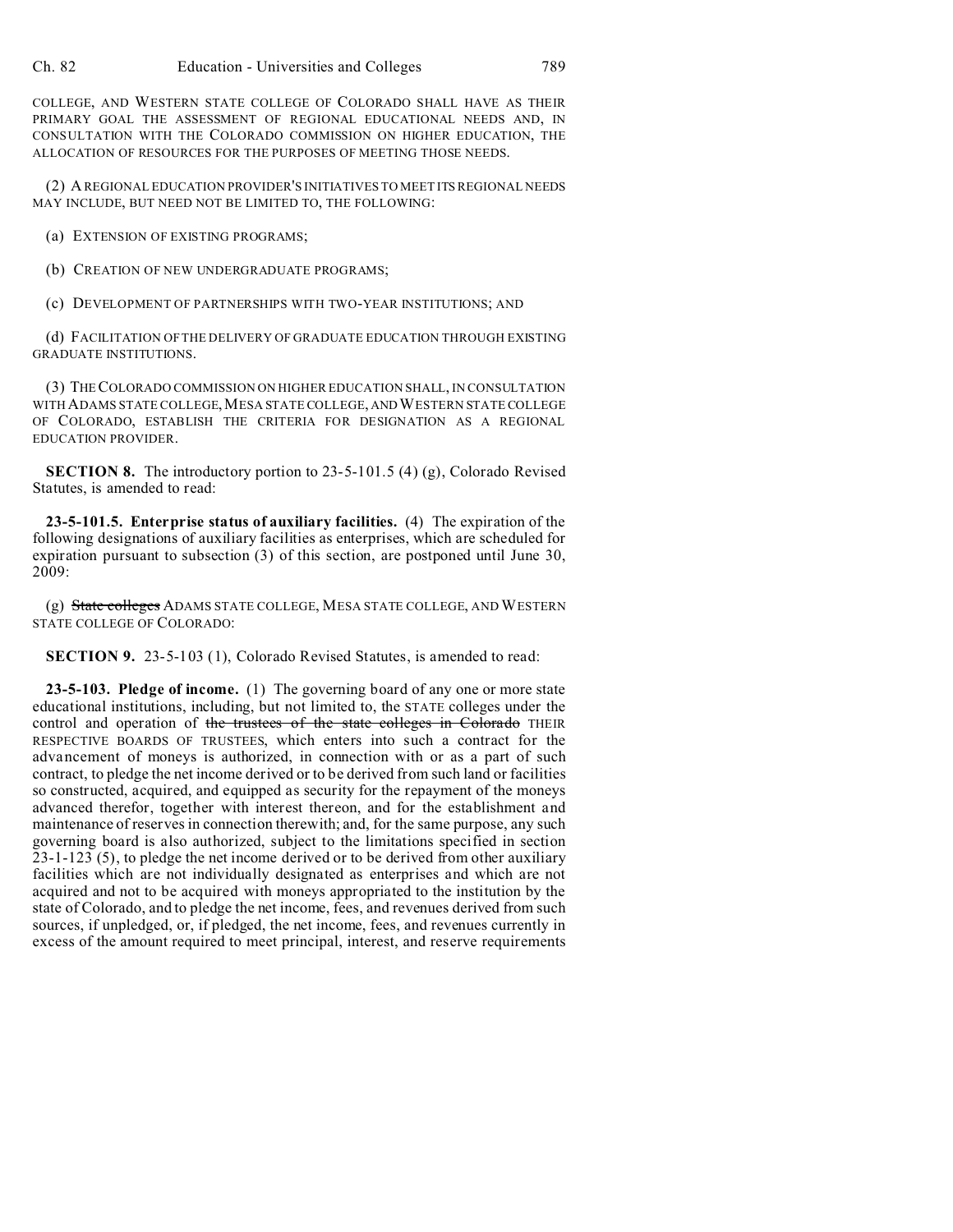in connection with outstanding obligations to which such net income, fees, and revenues have theretofore been pledged. If the contract for the advancement of moneys is entered into by the university of Colorado on behalf of a designated enterprise auxiliary facility that is associated with the university of Colorado, the board of regents is authorized to pledge only the net income, including fees and revenues derived or to be derived from the designated enterprise auxiliary facility and any other designated enterprise auxiliary facilities.

**SECTION 10.** 23-5-124 (6) (c), Colorado Revised Statutes, is amended to read:

**23-5-124. Student enrollment - prohibition - public peace and order convictions.** (6) For purposes of this section, unless the context otherwise requires:

(c) "State-supported institution of higher education" means any postsecondary institution that is governed by:

(I) The state board of agriculture;

(II) The board of regents of the university of Colorado;

(III) The board of trustees of the Colorado school of mines;

(IV) The board of trustees of the university of northern Colorado;

(V) The trustees of the state colleges in Colorado;

(VI) The state board of community colleges and occupational education; or

(VII) The board of any junior college district in Colorado;

(VIII) THE BOARD OF TRUSTEES FOR ADAMS STATE COLLEGE;

(IX) THE BOARD OF TRUSTEES FOR MESA STATE COLLEGE; OR

(X) THE BOARD OF TRUSTEES FOR WESTERN STATE COLLEGE OF COLORADO.

**SECTION 11.** 23-54-102 (1) (b) and (6), Colorado Revised Statutes, are amended to read:

**23-54-102. Board of trustees - creation - members - powers - duties.** (1) (b) The trustees and their successors shall have perpetual succession, shall have a seal, may make bylaws and regulations for the well-ordering and government of Metropolitan state college of Denver, and may conduct the business of said college in a manner not repugnant to the constitution and laws of this state. The board of trustees shall elect from the appointed members a chairperson, a secretary, and a treasurer, whose duties and responsibilities shall be prescribed in the duly adopted bylaws of the board of trustees. THE BOARD SHALL ALSO ELECT A SECRETARY AND A TREASURER, WHO ARE NOT MEMBERS OF THE BOARD AND WHOSE DUTIES AND RESPONSIBILITIES SHALL BE PRESCRIBED IN THE DULY ADOPTED BYLAWS OF THE BOARD OF TRUSTEES. The staff of Metropolitan state college of Denver shall provide staff support for the board of trustees.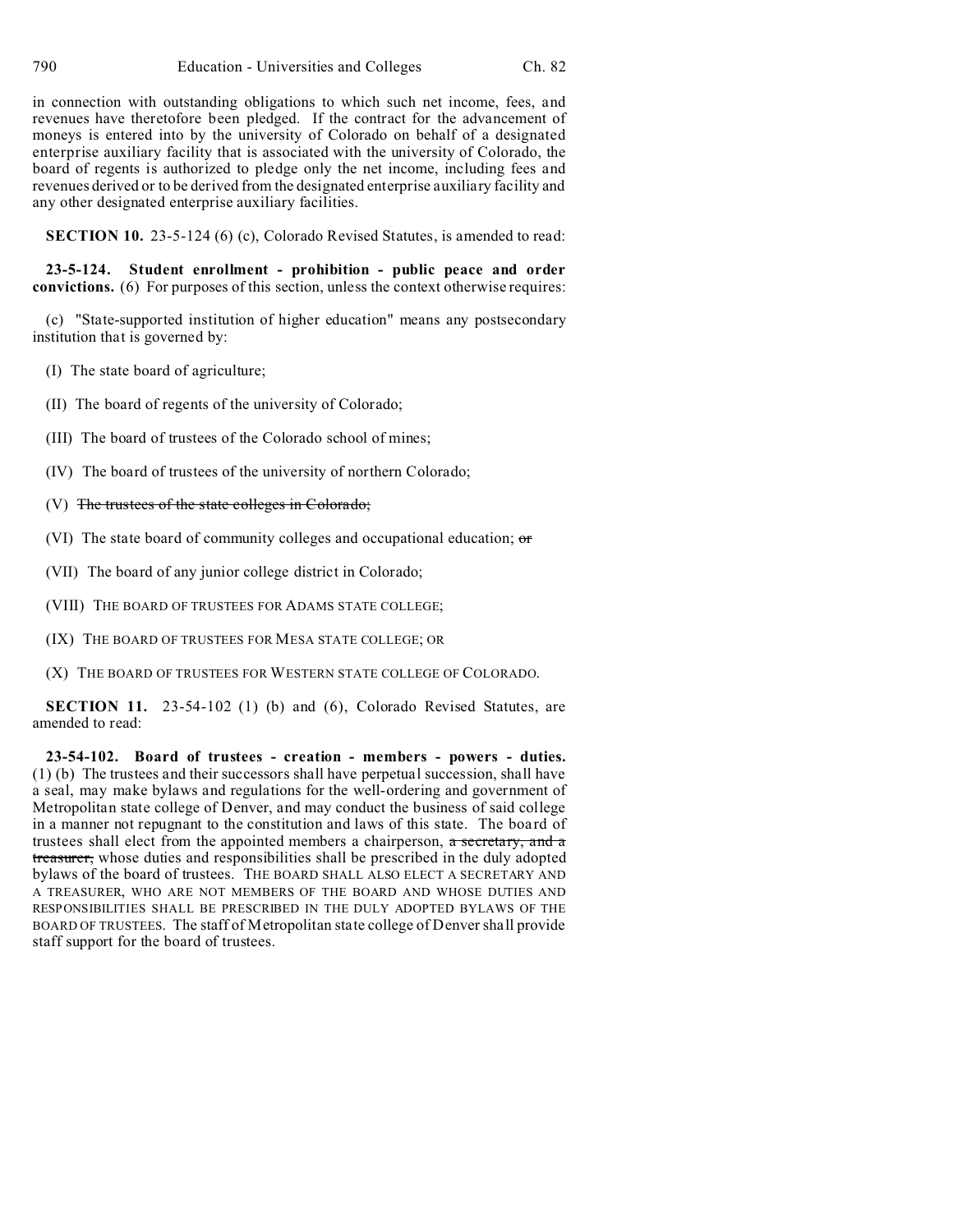**SECTION 12.** 23-55-106 (1), Colorado Revised Statutes, is amended to read:

**23-55-106. Additional powers of board.** (1) The board of governors of the Colorado state university system also has the power to lease portions of the grounds of the Colorado state university - Pueblo to private persons and corporations for the construction of dormitory, living, dining, or cottage buildings and to rent, lease, maintain, operate, and purchase such buildings at such university, all in the manner provided by and subject to the limitations contained in sections 23-56-103 to 23-56-109 SECTIONS 23-56-105 TO 23-56-111; except that none of such grounds or improvements shall be used in any manner that discriminates against anyone because of race, creed, color, or religion.

**SECTION 13.** 23-70-102 (1) (b) (I), Colorado Revised Statutes, is amended to read:

**23-70-102. Auraria board - membership - terms - oaths - voting.** (1) Effective July 1, 1989, there is hereby created a new board of directors of the Auraria higher education center, referred to in this article as the "Auraria board", which shall consist of nine members and two ex officio nonvoting members. The members of the Auraria board shall be chosen in the following manner:

(b) (I) The chief executive officers, respectively, of the regents of the university of Colorado, the trustees of the state colleges in Colorado BOARD OF TRUSTEES FOR METROPOLITAN STATE COLLEGE OF DENVER, and the state board for community colleges and occupational education, or their designees, who shall be limited to the chancellor of the university of Colorado at Denver, the president of the Metropolitan state college of Denver, and the president of the community college of Denver, respectively.

**SECTION 14.** 23-73-102 (1), Colorado Revised Statutes, is amended to read:

**23-73-102. Institute established.** (1) The regents of the university of Colorado, the board of governors of the Colorado state university system for the Colorado state university system, the state board of community colleges and occupational education, the board of trustees of the university of northern Colorado, the trustees of the Colorado school of mines, the trustees of the state colleges in Colorado, THE BOARD OF TRUSTEES FORADAMS STATE COLLEGE, THE BOARD OF TRUSTEES FORMESA STATE COLLEGE, THE BOARD OF TRUSTEES FOR WESTERN STATE COLLEGE OF COLORADO, Aims community college, and Colorado mountain college, acting in concert, are hereby authorized to incorporate the Colorado institute of technology, referred to in this article as the "institute"; except that any of the named governing boards may choose not to participate in incorporating the institute. The governing boards may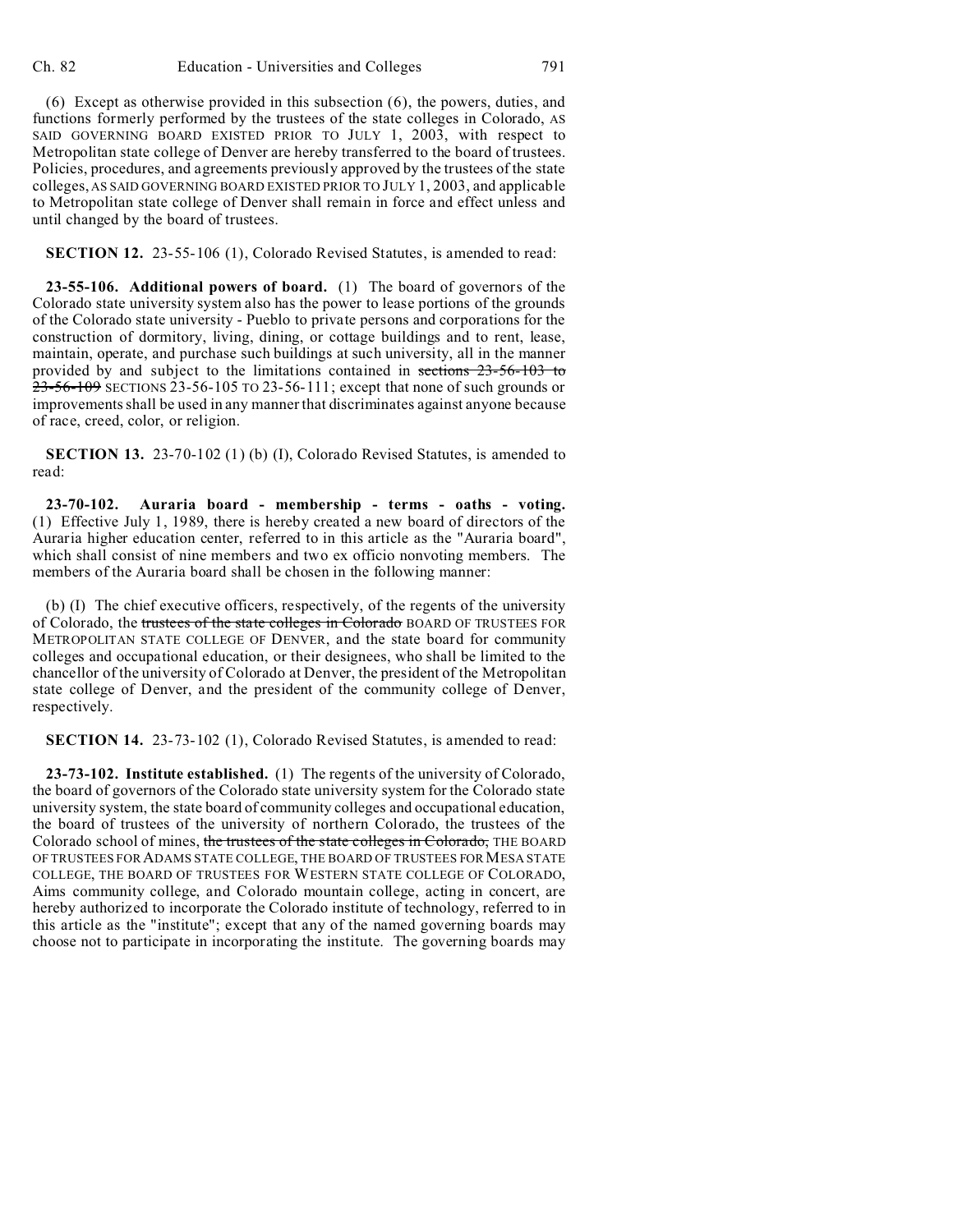also work with the university of Denver, the Colorado technical university, and any other nonpublic institution in incorporating the institute. The institute shall be a Colorado nonprofit corporation with the condition that the corporation be structured and function in accordance with the remaining terms of this article.

**SECTION 15.** 38-2-105, Colorado Revised Statutes, is amended to read:

**38-2-105. Educational boards of control have right of eminent domain.** The regents of the university of Colorado, the board of governors of the Colorado state university system for Colorado state university, Fort Lewis college, and the university of southern Colorado, the board of trustees of the Colorado school of mines, the board of trustees of the university of northern Colorado, and the trustees of the state colleges in Colorado THE BOARD OF TRUSTEES FOR ADAMS STATE COLLEGE, THE BOARD OF TRUSTEES FOR MESA STATE COLLEGE, AND THE BOARD OF TRUSTEES FOR WESTERN STATE COLLEGE OF COLORADO have the power to acquire real property, which they may deem necessary, by the exercise of eminent domain through condemnation proceedings in accordance with law.

**SECTION 16.** 23-54-104 (1), Colorado Revised Statutes, is amended to read:

**23-54-104. The Metropolitan state college of Denver undergraduate enrichment fund - created - awards.** (1) Effective July 1, 2002, all unexpended and unencumbered moneys in the state colleges undergraduate enrichment fund, created in section 23-50-113, AS IT EXISTED PRIOR TO REPEAL, shall be transferred to the Metropolitan state college of Denver undergraduate enrichment fund, which fund is hereby created in the department of higher education and IS referred to in this section as the "enrichment fund". The enrichment fund shall be under the control of and administered by the board of trustees of Metropolitan state college. Any moneys credited to the enrichment fund shall remain in the enrichment fund and shall not revert to the general fund at the end of any fiscal year. Such moneys in the enrichment fund may be invested in the types of investments authorized in sections 24-36-109, 24-36-112, and 24-36-113, C.R.S. Any interest earned on the moneys in the enrichment fund is hereby continuously appropriated for the purposes stated in subsection (2) of this section.

**SECTION 17.** 24-1-114 (4) (c), Colorado Revised Statutes, is amended, and the said 24-1-114 (4) is further amended BY THE ADDITION OF THE FOLLOWING NEW PARAGRAPHS, to read:

**24-1-114. Department of higher education - creation.** (4) For the purposes of section 22 of article IV of the state constitution, the following are allocated to the department of higher education but shall otherwise continue to be administered as provided by law:

(c) The trustees of the state colleges in Colorado, created by article 50 of title  $23$ , C.R.S., for:

(I) Adams state college of Colorado, created by article 51 of title 23, C.R.S.;

(II) Metropolitan state college of Denver, created by article 54 of title 23, C.R.S.;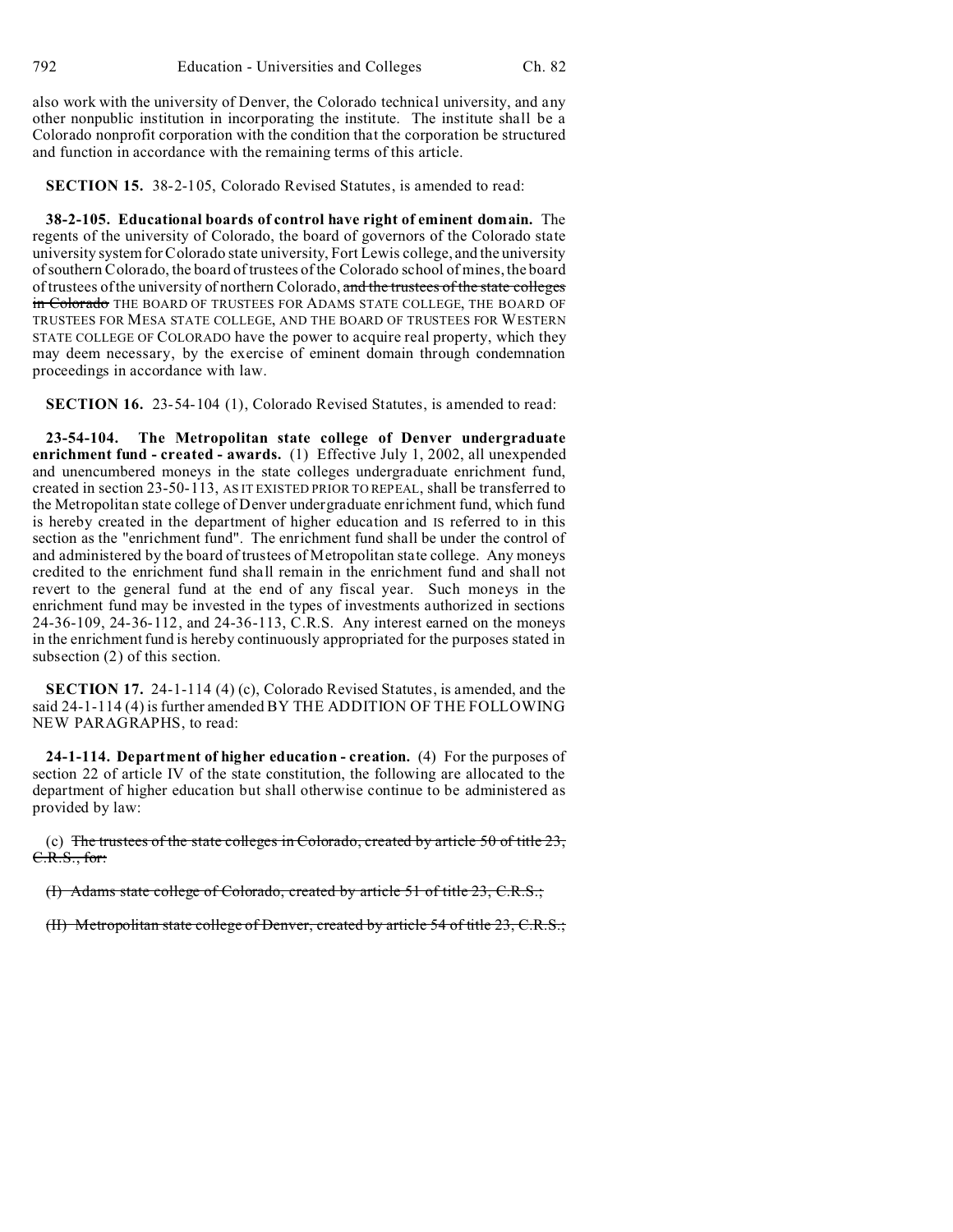(III) Repealed.

(IV) Western state college of Colorado, created by article 56 of title 23, C.R.S.;

#### (V) Mesa state college, created by article 53 of title 23, C.R.S.;

(h) THE BOARD OF TRUSTEES FOR ADAMS STATE COLLEGE, CREATED BY ARTICLE 51 OF TITLE 23, C.R.S.;

(i) THE BOARD OF TRUSTEES FOR MESA STATE COLLEGE, CREATED BY ARTICLE 53 OF TITLE 23, C.R.S.;

(j) THE BOARD OF TRUSTEES FOR METROPOLITAN STATE COLLEGE OF DENVER, CREATED BY ARTICLE 54 OF TITLE 23, C.R.S.;

(k) THE BOARD OF TRUSTEES FOR WESTERN STATE COLLEGE OF COLORADO, CREATED BY ARTICLE 56 OF TITLE 23, C.R.S.

**SECTION 18.** 24-1-137, Colorado Revised Statutes, is amended to read:

**24-1-137. Effect of decrease in the length of terms of office for certain state boards, commissions, authorities, and agencies.** Persons who are holding office on June 15, 1987, and who were appointed to terms of office pursuant to sections 11-2-102, 12-4-103, 12-22-104, 12-32-103, 12-33-103, 12-36-103, 12-40-106, 12-60-102, 22-80-104, 23-9-103, 23-15-104, 23-40-104, 23-41-102, 23-50-102, 24-32-706, 24-42-102, 24-65-103, 25-25-104, 29-1-503, 29-4-704, 34-60-104, 35-41-101, 35-65-401, 35-75-104, 39-2-123, and 40-2-101, C.R.S., as said sections existed prior to June 15, 1987, shall continue to serve in such office, but such service shall be at the pleasure of the governor who may appoint a replacement to serve for the unexpired term of any member. However, if the governor has not appointed any such replacement on or before November 15, 1987, then the person who is holding such office on June 15, 1987, shall no longer be subject to replacement pursuant to this section but shall be subject to whatever removal provisions may otherwise apply for such office. Any such member for whom a replacement has been appointed shall continue to serve until his or her successor is duly qualified. Appointments to new terms of office made after June 15, 1987, shall be made for terms of four years as prescribed by law; except that such provision shall not apply to terms of office of persons appointed pursuant to section 23-9-103, C.R.S.

**SECTION 19. Repeal.** 23-40-104 (2), Colorado Revised Statutes, is repealed as follows:

**23-40-104. Board of trustees.** (2) Except as provided in this subsection (2), the powers, duties, and functions formerly performed by the trustees of the state colleges in Colorado with respect to the university of northern Colorado are hereby transferred to the board of trustees for the university of northern Colorado. The board of trustees for the university of northern Colorado shall have, with respect to the university of northern Colorado, the same powers, duties, and functions as the trustees of the state colleges in Colorado have with respect to the state colleges named in section 23-50-101 (1); except that the trustees of the state colleges in Colorado shall retain authority over the setting of fees and other fiscal matters at the university of northern